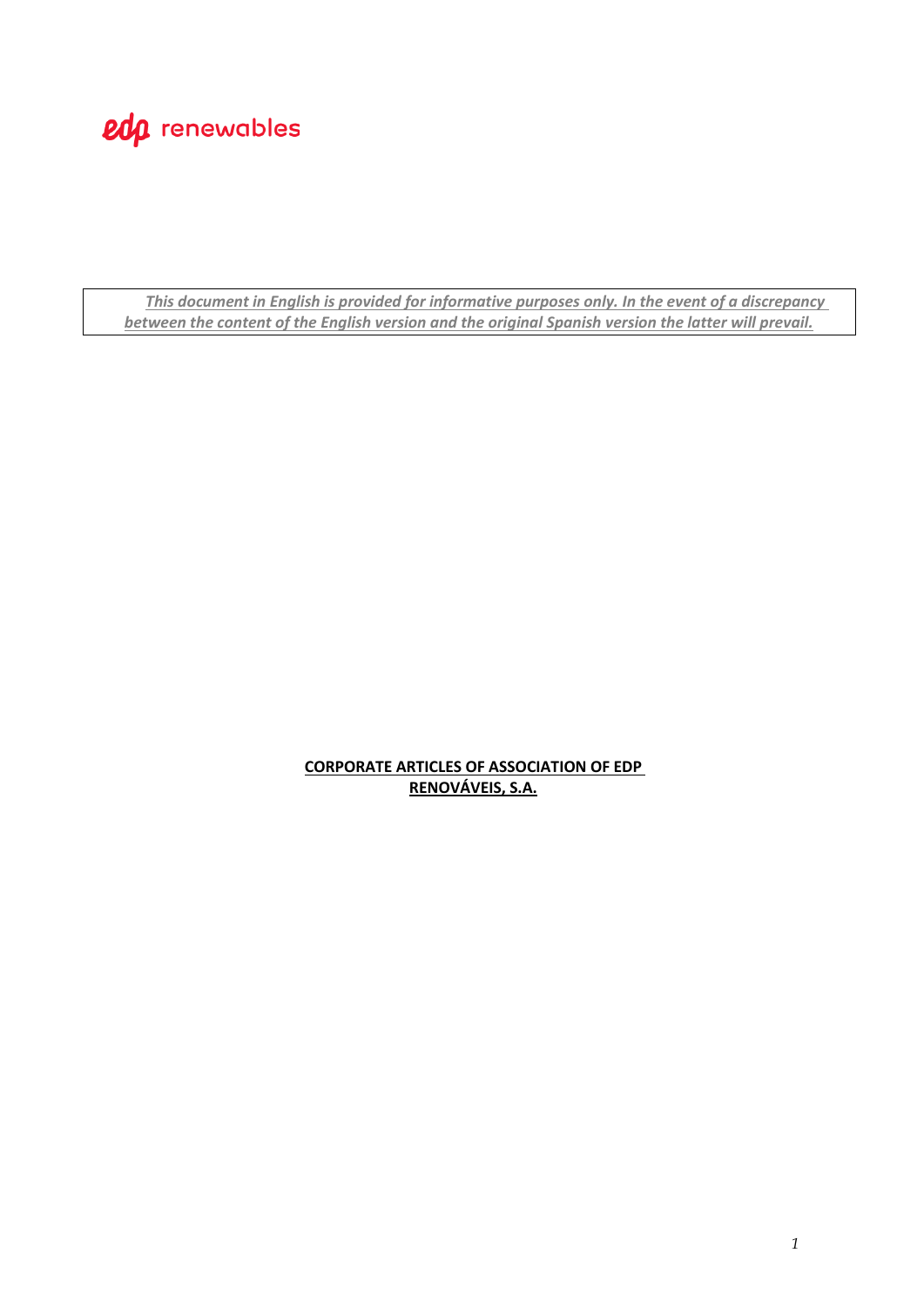| TITLE I. - COMPANY NAME, REGISTERED OFFICE, OBJECT AND DURATION OF THE<br><b>COMPANY</b> | 4              |
|------------------------------------------------------------------------------------------|----------------|
| Article 1 Company name                                                                   | 4              |
| Article 2 - Corporate Purpose                                                            | 4              |
| Article 3 - Duration of the Company                                                      | 5              |
| Article 4 - Registered Office                                                            | 5              |
| <b>TITLE II. - SHARE CAPITAL. SHARES</b>                                                 | 6              |
| Article 5 - Share Capital                                                                | 6              |
| Article 6 - Representation of the Shares                                                 | 6              |
| Article 7 - Shareholder Status                                                           | 6              |
| Article 8 - Transfer of the Shares                                                       | 6              |
| Article 9 - Increase in Capital                                                          | 6              |
| <b>TITLE III. - GOVERNING BODIES</b>                                                     | 7              |
| Article 10 - Governing Bodies                                                            | $\overline{7}$ |
| <b>SECTION I - GENERAL MEETING OF SHAREHOLDERS</b>                                       | 7              |
| Article 11 - General Meeting                                                             | $\overline{7}$ |
| Article 12 - Notice of Convening                                                         | 8              |
| Article 13 - Ordinary and Extraordinary Meetings                                         | 8              |
| Article 14 - Right to Information                                                        | 9              |
| Article 15 - Rights to Attendance, Representation and Vote                               | 9              |
| Article 16 - Chairmanship of the Meeting                                                 | 11             |
| Article 17 - Formation of the Meeting. Adoption of Resolutions                           | 11             |
| Article 18 - Documentation of the Corporate Resolutions                                  | 12             |
| SECTION II - REGARDING THE BOARD OF DIRECTORS                                            | 12             |
| Article 19 - Board of Directors                                                          | 12             |

#### Table of Contents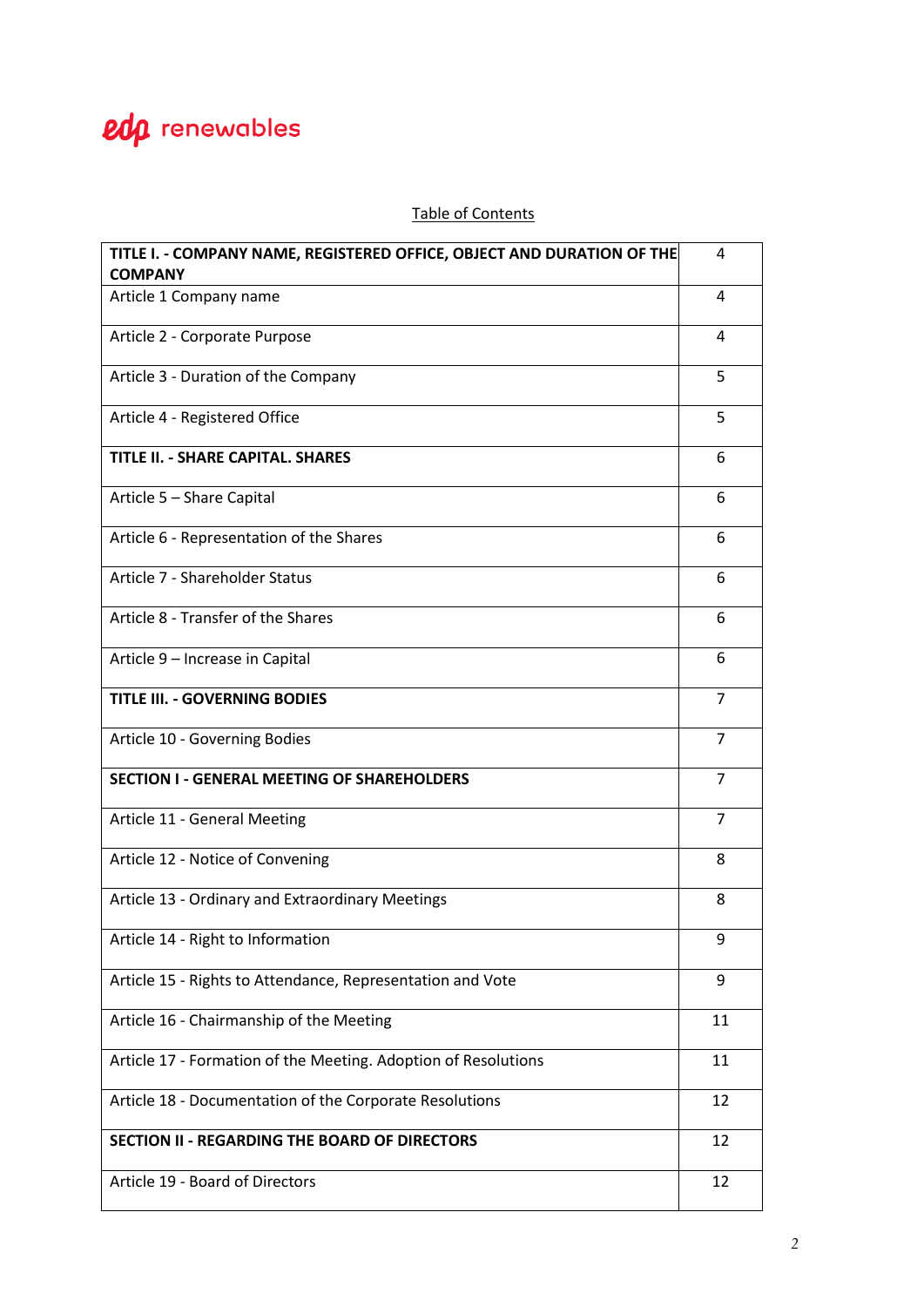| Article 20 - Composition of the Board                                          | 14 |
|--------------------------------------------------------------------------------|----|
| Article 21 - Term of the Office                                                | 14 |
| Article 22 - Chairman and Secretary of the Board                               | 14 |
| Article 23 - Limitations to be a Director. Vacancies                           | 14 |
| Article 24 - Board Meetings                                                    | 15 |
| Article 25 - Basic Obligations of the Director                                 | 15 |
| Article 26 - Remuneration of the Directors                                     | 15 |
| SECCION III. - REGARDING THE COMMITTEES OF THE BOARD OF DIRECTORS              | 16 |
| Article 27 - Executive Committee                                               | 16 |
| Article 28 - Audit, Steering and Related-Party Committee                       | 17 |
| Article 29 - Appointments, Remunerations and Corporate Governance<br>Committee | 20 |
| Article 30 - Other Committees                                                  | 21 |
| <b>SECTION IV - ANNUAL REPORT ON CORPORATE GOVERNANCE</b>                      | 21 |
| Article 31 - Annual Report on Corporate Governance                             | 21 |
| TITLE IV - ANNUAL ACCOUNTS AND DISTRIBUTION OF PROFITS                         | 21 |
| Article 32 – Financial Year. Contents of the Annual Accounts and Approval      | 21 |
| Article 33 - Distribution of Earnings                                          | 22 |
| Article 34 - Interim Dividends                                                 | 22 |
| Article 35 - Payment of Dividends                                              | 23 |
| TITLE V - DISSOLUTION AND LIQUIDATION OF THE COMPANY                           | 23 |
| Article 36 - Dissolution of the Company                                        | 23 |
| Article 37 - Liquidation of the Company                                        | 23 |
| <b>FINAL PROVISIONS</b>                                                        | 24 |
| Article 38 - Settlement of Disputes                                            | 24 |
| Article 39 - Need for Prior Complaint                                          | 25 |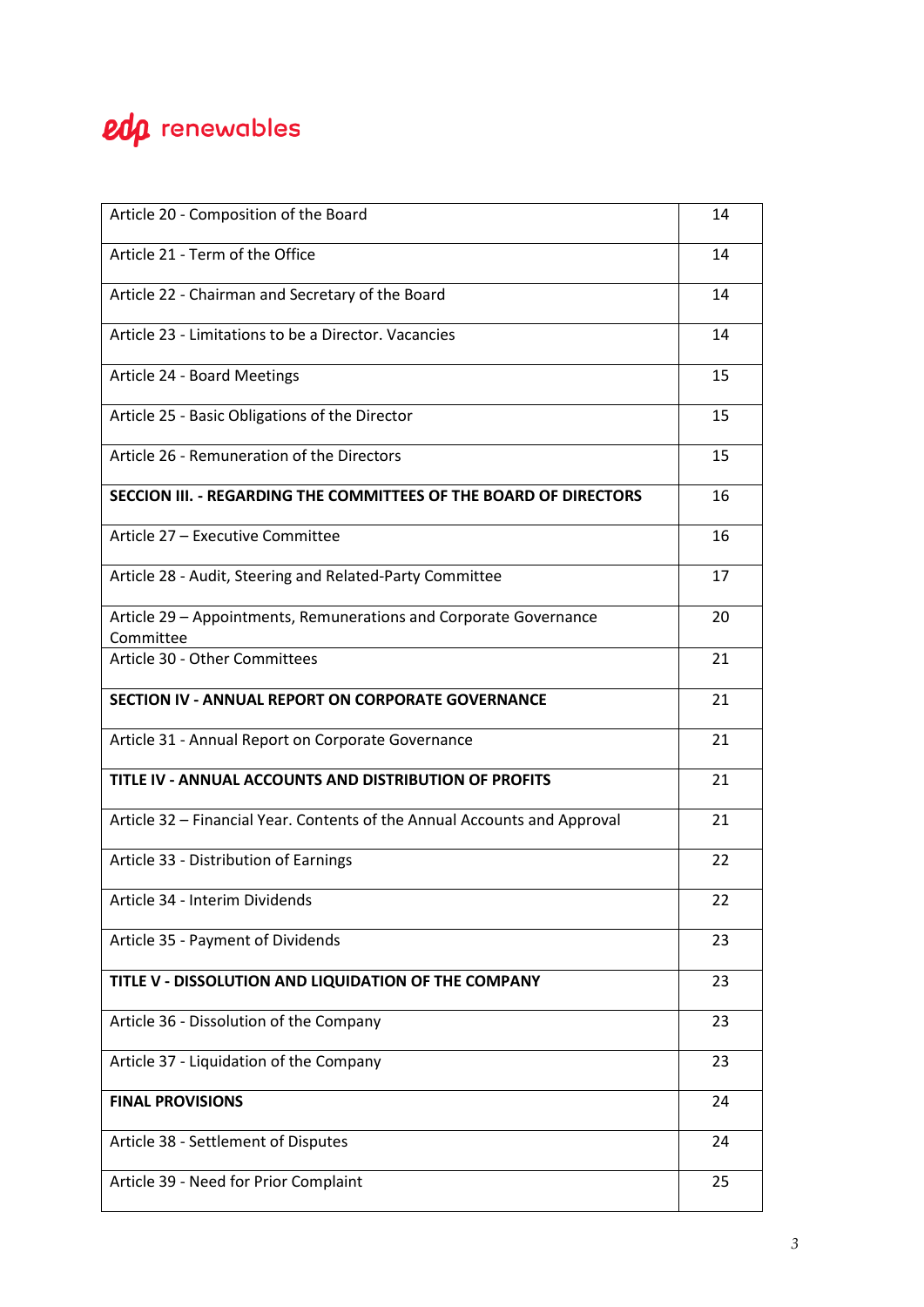#### **"EDP RENOVÁVEIS, S.A."**

#### **CORPORATE ARTICLES OF ASSOCIATION**

#### **TITLE I - COMPANY NAME, REGISTERED OFFICE, OBJECT AND DURATION OF THE COMPANY**

#### **1 - COMPANY NAME**

The Company is called "EDP RENOVÁVEIS, SOCIEDAD ANÓNIMA" and it shall be subject to the present Articles of Association, the Spanish Companies Act and any other applicable regulations.

#### **ARTICLE 2 - CORPORATE PURPOSE**

- 1. The main corporate purpose of the Company shall be the carrying out of activities related with the electricity sector, in particular the following:
	- a. The design, construction, operation, maintenance and management of electrical energy production facilities, in particular those involving a special regime, including, by way of example without being limited to, hydro or small hydro, wind, solar, solar thermal, photovoltaic, biomass and waste facilities.
	- b. The promotion and carrying out of all kinds of projects related with energy resources and electrical energy production activities, in particular within the framework pf the special regime, and in the fields of cogeneration, hydraulic generation and wind generation, the use of industrial and urban waste for energy production, renewable energies, energy saving and similar, through the construction and operation of generation units and the sale of the end products.
	- c. The carrying out of studies, supervision of assemblies, quality controls, maintenance organisation, preventive maintenance, product approval, process certification and the implementation of organisations for third parties intended for the use and production of energy.
	- d. The procurement and implementation of public and private construction works generally related with energy saving, the diversification of energy sources and the environment and, in particular, with the production, use and transport of energy, the construction of hydraulic works, the construction and assembly of mechanical and electric air-conditioning systems of all types and the construction of works for water treatment,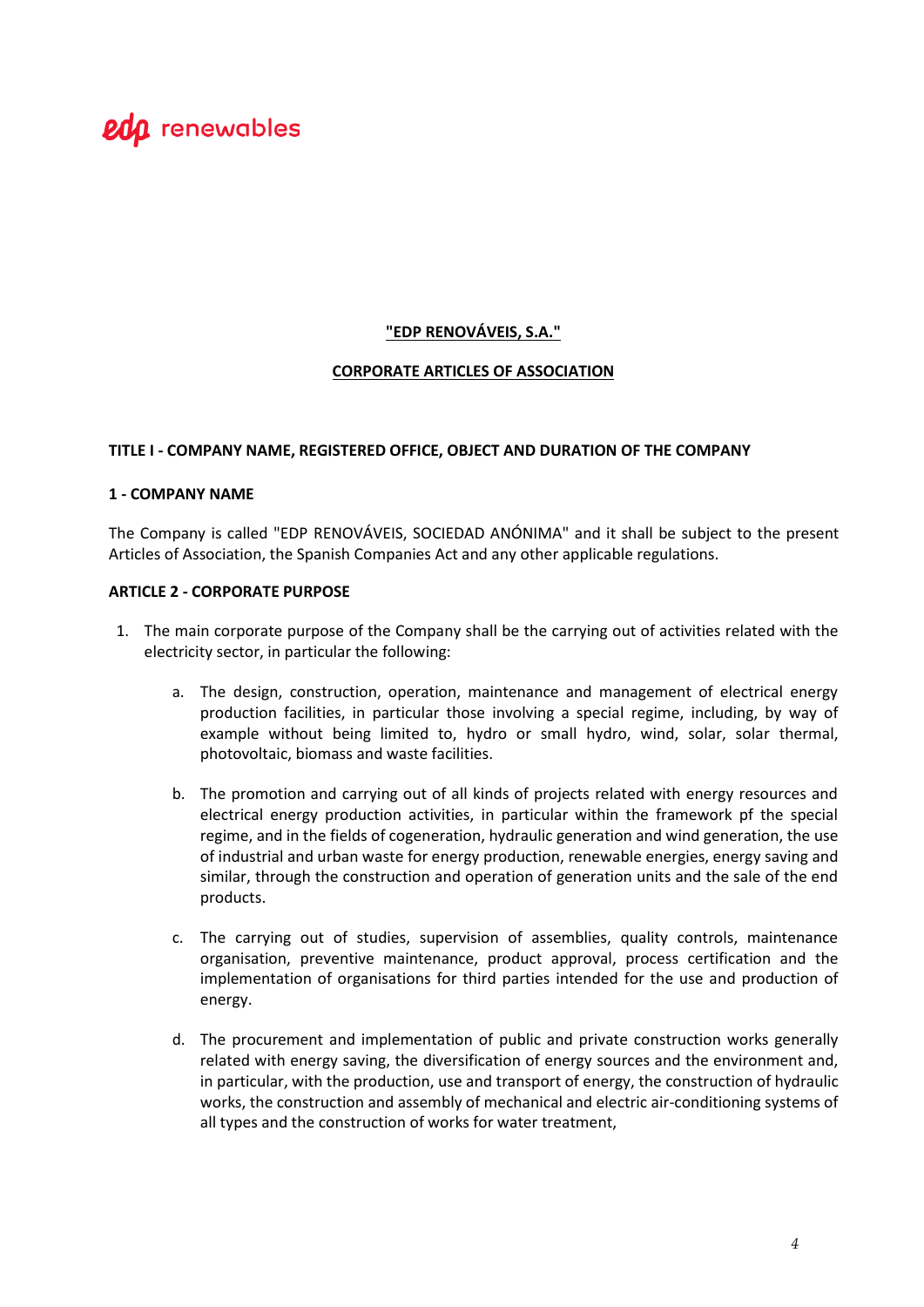as well as of any type of urban and industrial waste and all the civil works and installations complementary to these activities.

- 2. The Company may also carry out activities involving the rendering of the following services to third parties:
	- a. Drawing up of studies, analyses and tests with regard to the use, production and transport of energy.
	- b. The carrying out for third parties of systems modelling, methods and formulas with regard to the aforementioned activities.
	- c. The rendering of consulting, audit, advice and training services with regard to these same activities.
	- d. The rendering of comprehensive services with regard to the use, transport and deployment of energy, as well as research and development in all kinds of processes with regard to the energy usage and saving.
- 3. The various activities forming part of the corporate purpose may be carried out by the Company either directly, wholly or partially, or indirectly through the ownership of shares or stakes in companies with an identical or similar purpose, both in Spain or abroad.
- 4. The management and administration activities of securities representing the equity of entities not resident in Spanish territory through the attendant organisation of material and personal resources.
- 5. If the legal provisions require for the carrying out of any of the activities included in the corporate purpose any professional title or administrative authorisation or registration with Public Registers, said activities must be carried out by someone who holds said professional qualification and, where applicable, they may not be started until the administrative requirements laid down have been complied with.

#### **ARTICLE 3 - DURATION OF THE COMPANY**

The company has an indefinite duration and it started up its corporate operations on the day of the granting of the relevant deed of incorporation.

#### **ARTICLE 4 - REGISTERED OFFICE**

- 1. The Company has its registered office in Oviedo at Plaza de la Gesta, número 2.
- 2. Subject to resolution by the General Meeting, the registered office may be moved to any other location in national territory.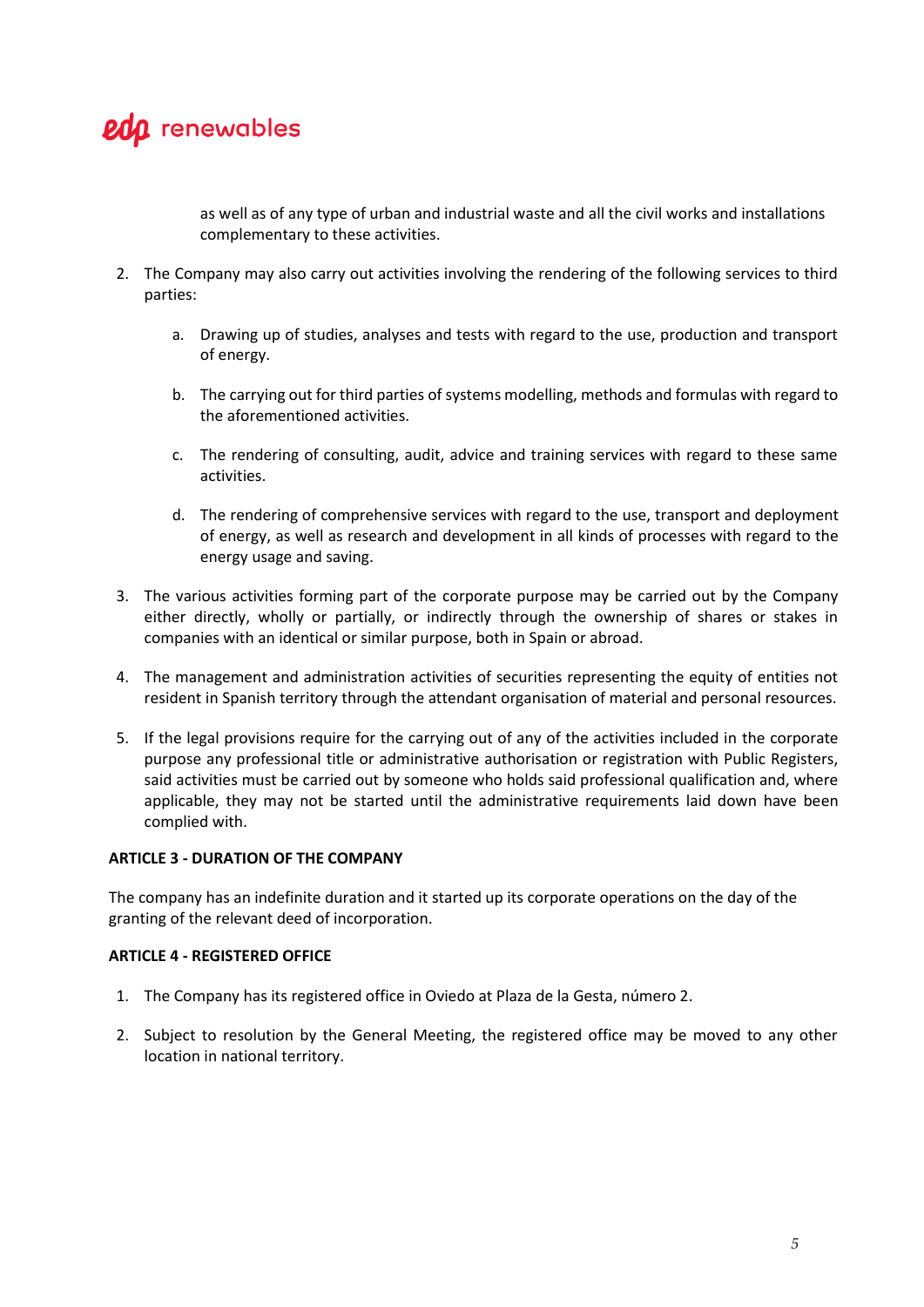3. The Administration Body may decide to move the registered office within the same municipal district, as well as to create, close or move Branches, Agencies or Delegations both in Spain and abroad.

#### **TITLE II - SHARE CAPITAL. SHARES**

#### **ARTICLE 5 - SHARE CAPITAL**

The share capital is set at €4,802,790,810 and it is divided up into 960,558,162 shares with a nominal value of 5 euros each, represented by book entries. All the shares are part of the same class and series and they have been wholly subscribed to and paid up.

#### **ARTICLE 6 - REPRESENTATION OF SHARES**

- 1. The shares shall be represented by means of book entries and they shall be subject to the provisions of the applicable regulations.
- 2. The Company may request the listing of its shares both on national and foreign stock exchanges.
- 3. The Company shall recognise as a shareholder anyone legitimised as such in the book entry records.
- 4. After their formalisation, the modification of the characteristics of the shares represented by book entries shall be published in the Official Gazette of the Registrar of Companies and in a one of the daily papers with the highest circulation in the province in which the Company has its registered office.

#### **ARTICLE 7 - SHAREHOLDER STATUS**

- 1. The share bestows upon its legitimate holder shareholder status and assigns to the latter those rights recognised in the Law and in the present Articles of Association.
- 2. The ownership or possession of one or more shares of the Company implies the absolute agreement of the Shareholders with the Articles of Association, and also with the resolutions o the governing bodies of the Company, in line with their attendant duties, and they shall be enforceable and mandatory for everyone, including those absent, disqualified and in disagreement, without prejudice to the right to challenge which, where applicable, may apply.

#### **ARTICLE 8 - TRANSFER OF SHARES**

- 1. The transfer of shares, as they are represented by book entries, shall be carried out by book transfer.
- 2. The registration of the transfer in the name of the purchaser shall take the same effects as the delivery of the certificates.
	- 3. The transfer shall be enforceable upon third parties as from such time as it has been registered.

#### **ARTICLE 9 - INCREASE IN CAPITAL**

1. The General Meeting of Shareholders, complying with the requirements laid down by law, may increase the share capital of the Company in any of the ways authorised by Law.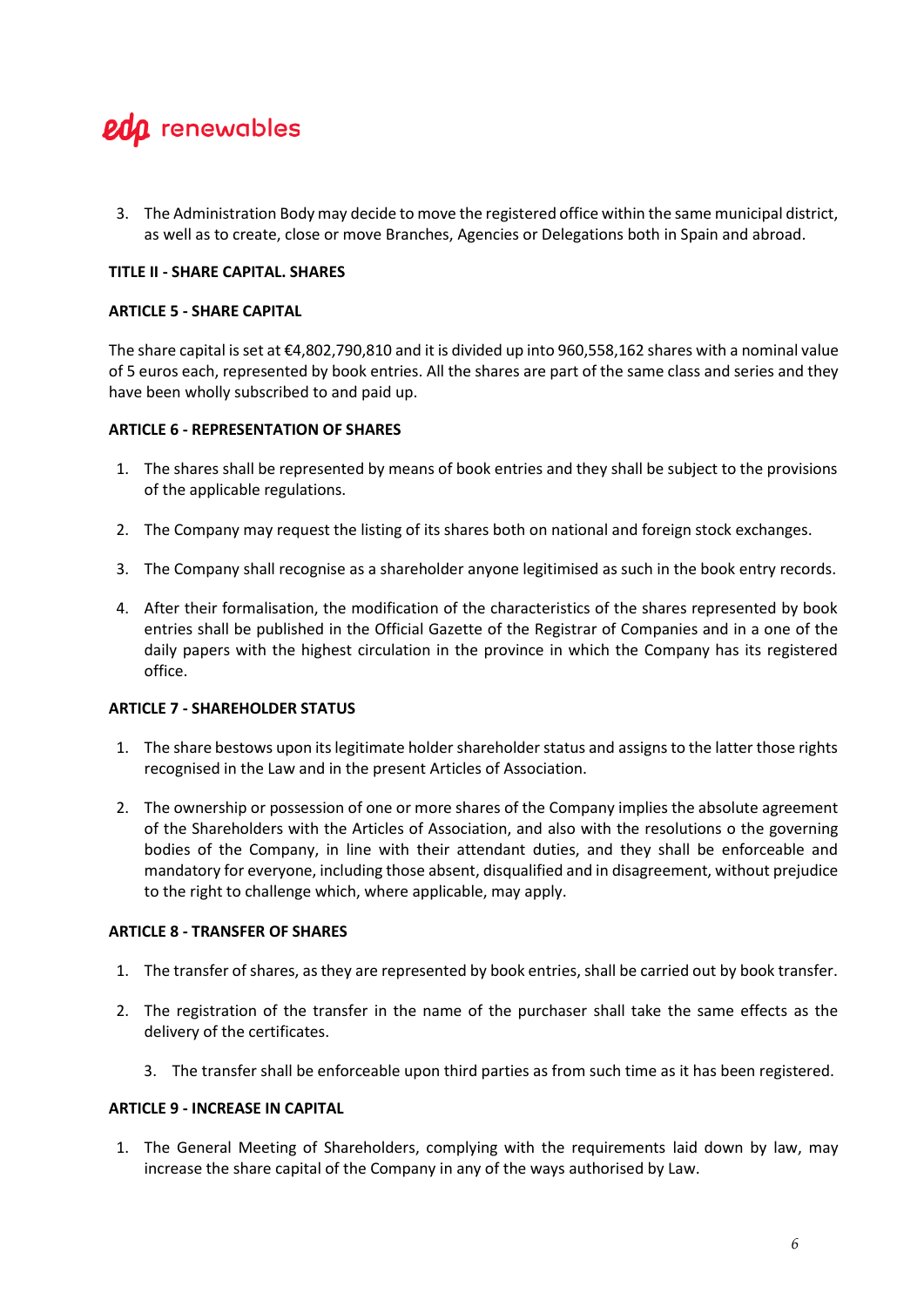- 2. The General Meeting may delegate to the Board of Directors the power to decide upon an increase in share capital on one or several occasions. Said delegation which, where applicable, may be subject to substitution, may include the power to exclude the pre-emptive subscription right with regard to any share issues which are the object of delegation under the terms and in accordance with the requirements laid down by Law.
- 3. The General Meeting may also delegate to the Board of Directors the power to carry out a resolution to increase capital which has already been adopted, setting the date or dates for its implementation and determining the other terms thereof which have not been specified by the General Meeting. Where applicable, this delegation may be the object of substitution. The Board of Directors may make use of this delegation wholly or partially, or even not carry it out in consideration of the conditions of the Company, the market or of any facts or circumstances of particular relevance that justify said decision, which must be informed to the General Meeting upon termination of the timeframe or timeframes granted for its implementation.
- 4. The former shareholders and holders of convertible bonds, in increases in share capital with the issuance of new shares, ordinary or preferred, and where applicable, in accordance with the Law, may exercise the right to subscribe a number of shares proportional to the nominal value of the shares they hold or which it would fall to the holders of convertible bonds to exercise at that time of conversion, within the timeframe granted to it to this end by the Board of Directors, which shall not be any less than the timeframe legally foreseen since the publication of the announcement of the offer for subscription of the new issue in the Gazette of the Registrar of Companies.
- 5. Owing to the requirements of the corporate interest in those cases and under those conditions foreseen by Law, the General Meeting or, where applicable, the Board of Directors, may wholly or partially exclude the pre-emptive subscription right.
- 6. When the increase in capital can be put down to the conversion of bonds into shares or the absorption of another company or part of the asset spun off from another company, there shall be no entitlement to a pre-emptive subscription right. Nor shall this right exist when the new shares are issued to satisfy the exchange in any public tender offer of shares drawn up by the Company.

#### **TITLE III - GOVERNING BODIES**

#### **ARTICLE 10 - GOVERNING BODIES**

- 1. The Governing Bodies are the General Meeting of Shareholders and the Board of Directors.
- 2. Pursuant to the provisions of the present Articles of Association, the Board may have delegated bodies, such as the Executive Committee or Managing Directors, as well as creating any other committees such as the Audit and Control Committee or the Appointments, Remunerations and Corporate Governance Committee, inter alia.

#### **SECTION I - GENERAL MEETING OF SHAREHOLDERS**

#### **ARTICLE 11 - GENERAL MEETING**

- 1. The General Meeting shall be subject to the provisions of the present Articles of Association, its Regulations and the Law.
- 2. The General Meeting, formed in accordance with said regulatory bodies, represents the Company,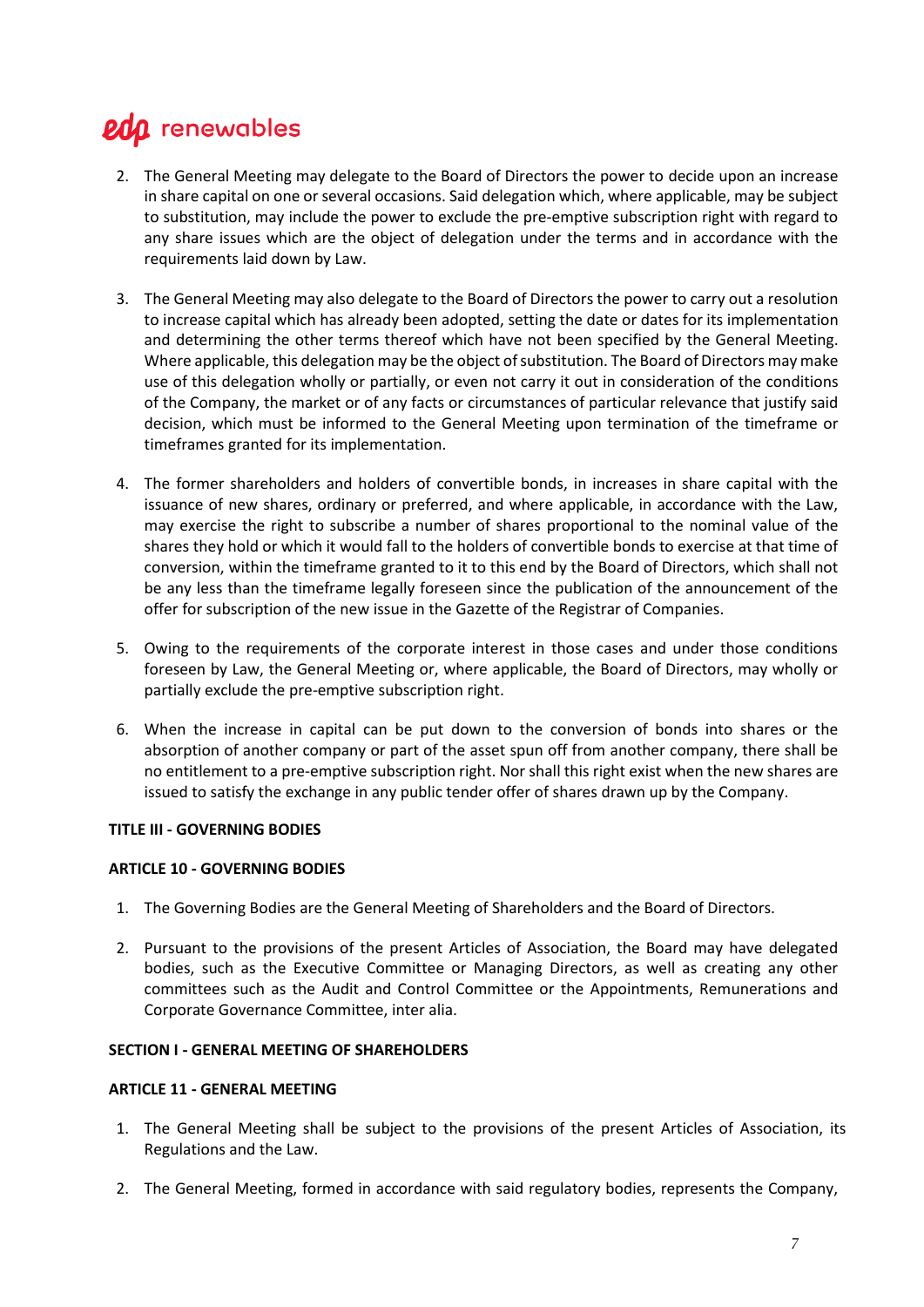being endowed with all the powers that pertain to its corporate personality.

3. General Meetings shall be ordinary or extraordinary.

#### **ARTICLE 12 - NOTICE OF CONVENING**

- 1. General Meetings will have to be convened by the Board of Directors, with the Chairman or Deputy Chairman of the Board of Directors doing so on its behalf or, where applicable, the Company liquidators.
- 2. The Board is required to decide upon the convening of the General Meeting to hear the proposal submitted by any Shareholders who so request in the manner determined by law, if they represent at least two (2%) per cent of the share capital; the notice of convening must be accompanied by certifications proving ownership of the shares which represent said stake in the capital as being owned by the requesting parties. Should this be the case, after having convened the Directors through a Notary, the Meeting may be convened to be held within the timeframe foreseen by law.
- 3. The dissemination of the notice of convening shall be carried out at least one (1) month prior to the date set for it to be held, using those means foreseen in the regulations in force.
- 4. In the event that the Company is listed abroad, the convening shall also be published in accordance with the provisions of the regulations applicable there.
- 5. The notice shall contain all those references required by Law and it shall state the place, which may be any town/city in Spain whether or not this coincides with that of the registered office, the date and time of the

meeting on first convening and all the items of business that are to be dealt with. The date may also be stated on which, where applicable, the Meeting shall be held on second convening.

#### **ARTICLE 13 - ORDINARY AND EXTRAORDINARY MEETINGS**

- 1. The General Meeting has the competence to deliberate and decide upon the following items of business:
	- a. The approval of the annual accounts, the distribution of earnings and the approval of corporate management.
	- b. The appointment and removal of directors, liquidators and, where applicable, the accounts' auditors, as well as the exercising of any corporate liability action against any of them.
	- c. The amendment to the corporate articles of association;
	- d. The increase and reduction in share capital.
	- e. The elimination of or limitation to the pre-emptive subscription and preferential rights.
	- f. The acquisition, disposal or contribution to another company of essential assets. The essential nature of the asset is assumed when the transaction amount exceeds twenty-five per cent of the value of the assets included on the latest approved balance sheet.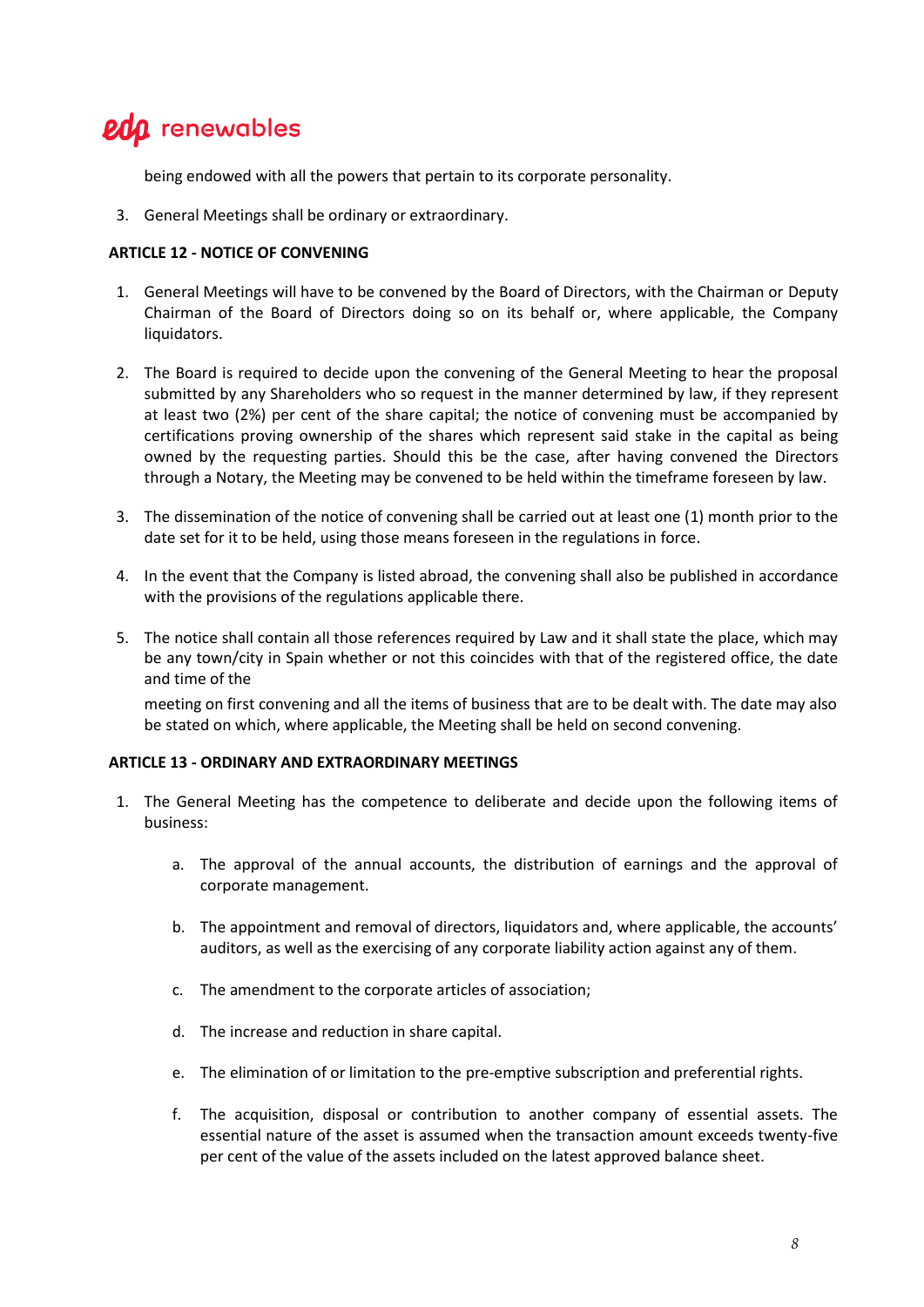- g. The transformation, merger, split or global transfer of assets and liabilities and the relocating of the registered office abroad.
- h. The dissolution of the company.
- i. The approval of the final liquidation balance sheet.
- j. The transfer to subsidiaries of essential activities carried out up until now by the company itself, even if the latter maintains full control of the former.
- k. Transactions whose effect is equivalent to that of the liquidation of the company.
- l. The directors' remunerations' policy under the terms determined by law.
- m. Any other items of business determined by law or the articles of association.
- 2. Within the first six (6) months of each year the Ordinary General Meeting shall be held in order to audit the corporate management, approving, where applicable, the Accounts for the previous financial year, the directors' report and reaching a decision about the distribution of earnings.
- 3. Any General Meeting which is not that foreseen in the previous section will be regarded as extraordinary and shall be held at any time of the year whenever the Board of Directors deems this appropriate.

#### **ARTICLE 14 - RIGHT TO INFORMATION**

- 1. Until the fifth (5th) day prior to that foreseen for the holding of the Meeting, the Shareholders may ask the Board of Directors for any information or clarifications they deem to be necessary about those items included on the Agenda, or to set down in writing any questions they deem to be relevant. Furthermore, the shareholders may ask the directors, in writing and within the same timeframe or verbally during the Meeting, for any clarifications they deem to be necessary about the information accessible to the public that the Company has provided to the market authority on which the Company shares are admitted to trading in accordance with the stipulations of the law, as from the holding of the last general meeting and with regard to the auditor's report.
- 2. The Directors will be obliged to provide information in writing by the day the General Meeting is held.
- 3. During the General Meeting, the Shareholders may verbally request any information or clarifications they see fit about the items on the Agenda.
- 4. The Directors shall be required to provide any information requested under the previous two sections, in accordance with the provisions of the present Articles of Association, of the General Meeting Regulations and the Law, unless said information is not necessary for the protection of shareholder rights, or there are objective reasons for considering that it could be used for noncorporate purposes or its publicising could harm the company or the related companies.

#### **ARTICLE 15 - RIGHT TO ATTENDANCE, REPRESENTATION AND VOTE**

1. All Shareholders may attend the General Meetings.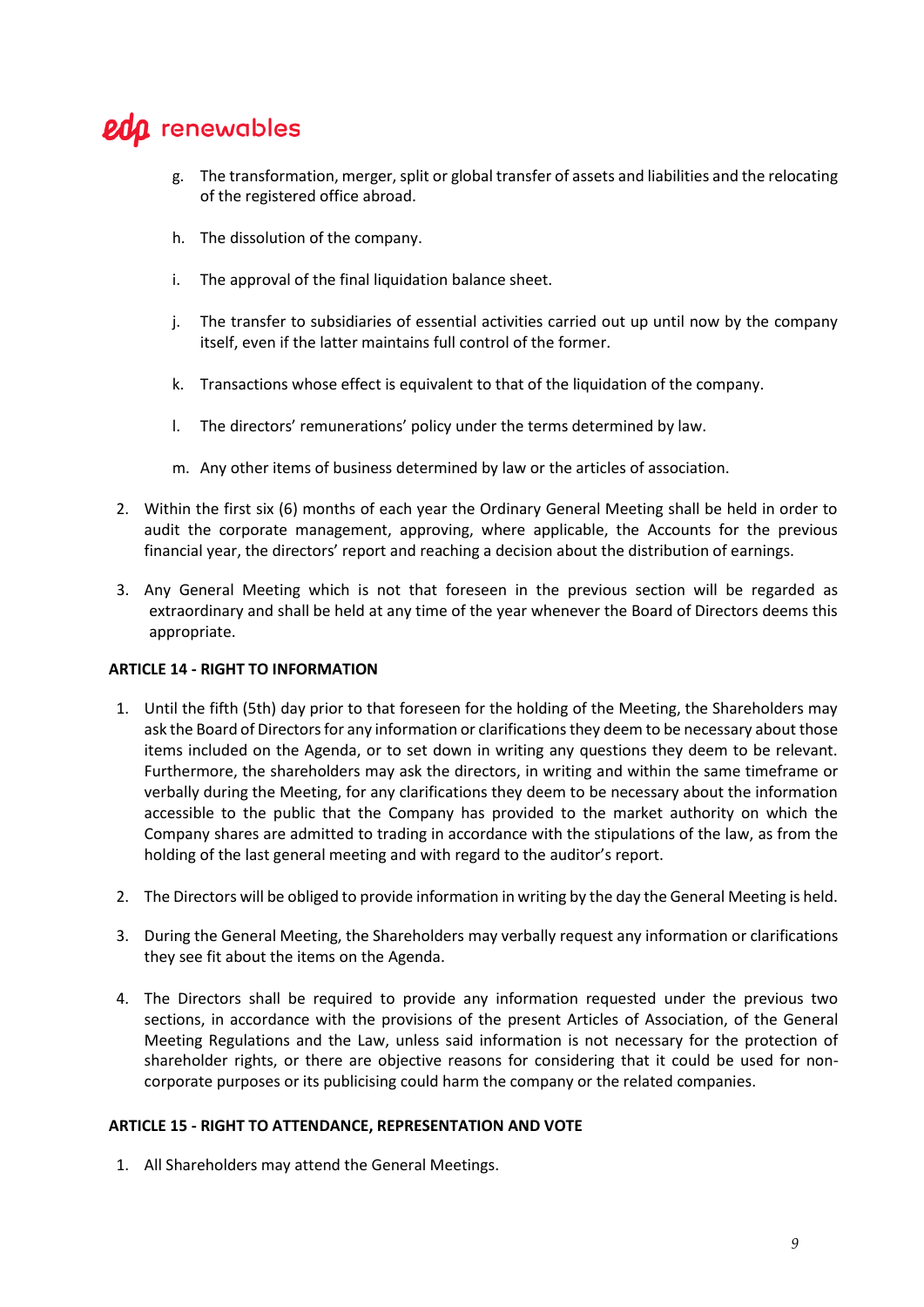- 2. In order to be able to exercise the right to attendance, the Shareholders must be registered as legitimate holders of the shares on the attendant register of book entries at least five (5) days prior to the holding of the General Meeting.
- 3. Any shareholder entitled to attend may be represented at the General Meeting by someone else, even if the latter is not a shareholder. The same shareholder may not be represented by more than one representative at the same Meeting, unless it holds shares in different securities' accounts for different amounts, in which case it may appoint more than one representative to attend the Meeting. Representation is always revocable. Personal attendance of the Meeting of the represented party shall serve as revocation. Representation is always revocable. Personal attendance of the Meeting of the represented party shall serve as revocation. The Board of Directors may require in the notice of convening of the General Meeting that the delegations of representation of the Shareholders must be in the possession of the Company, giving notice of up to two (2) días, stating the name of the representative.
- 4. Each share affords entitlement to one vote. Any shares issued without this right shall not have voting rights, except in those cases foreseen in the prevailing legislation.
- 5. With the authorisation of the Chairman, the General Meetings may be attended by Directors, Managers and anyone else who forms part of the Company organisation and guests.
- 6. The possibility of electronic attendance of the Meeting is envisaged, provided that the identity of the party concerned is guaranteed and the latter should be provided beforehand with information about the timeframes and manners of exercising rights of the shareholders foreseen by the Board of Directors to allow the appropriate staging of the Meeting.
- 7. The option is also authorised of convening Meetings by the Board of Directors to be held solely by electronic media without the physical attendance of the shareholders or their representatives, provided that their identity and legitimacy have been duly guaranteed and that all those attending may effectively participate in the meeting by appropriate remote media. Any Meeting held solely via electronic media shall be deemed, in any case, to have been held at the registered office, irrespective of where the Chairman of the Meeting is located.
- 8. Furthermore, it is envisaged that the Shareholders may cast their vote on the proposals pertaining to those items included on the agenda by post or electronic communication and for them to be valid it is vital that they should be received by the Company before 12 midnight on the day prior to that foreseen for the staging of the General Meeting.
- 9. Postal votes shall be cast by sending the Company the duly completed, signed voting slip, accompanied by the certificate of ownership of shares issued in accordance with the legal requirements.
- 10. Votes via electronic communication shall be cast by way of recognised electronic signature or some other system which, in the opinion of the Board of Directors, is sufficient to ensure the authenticity and identification of the shareholder who is exercising its right to vote. In any case, the electronic communication shall be accompanied by a copy of the certificate of ownership of the shares issued in accordance with the legal requirements.
- 11. Votes cast remotely as set out in this article shall be rendered null and void: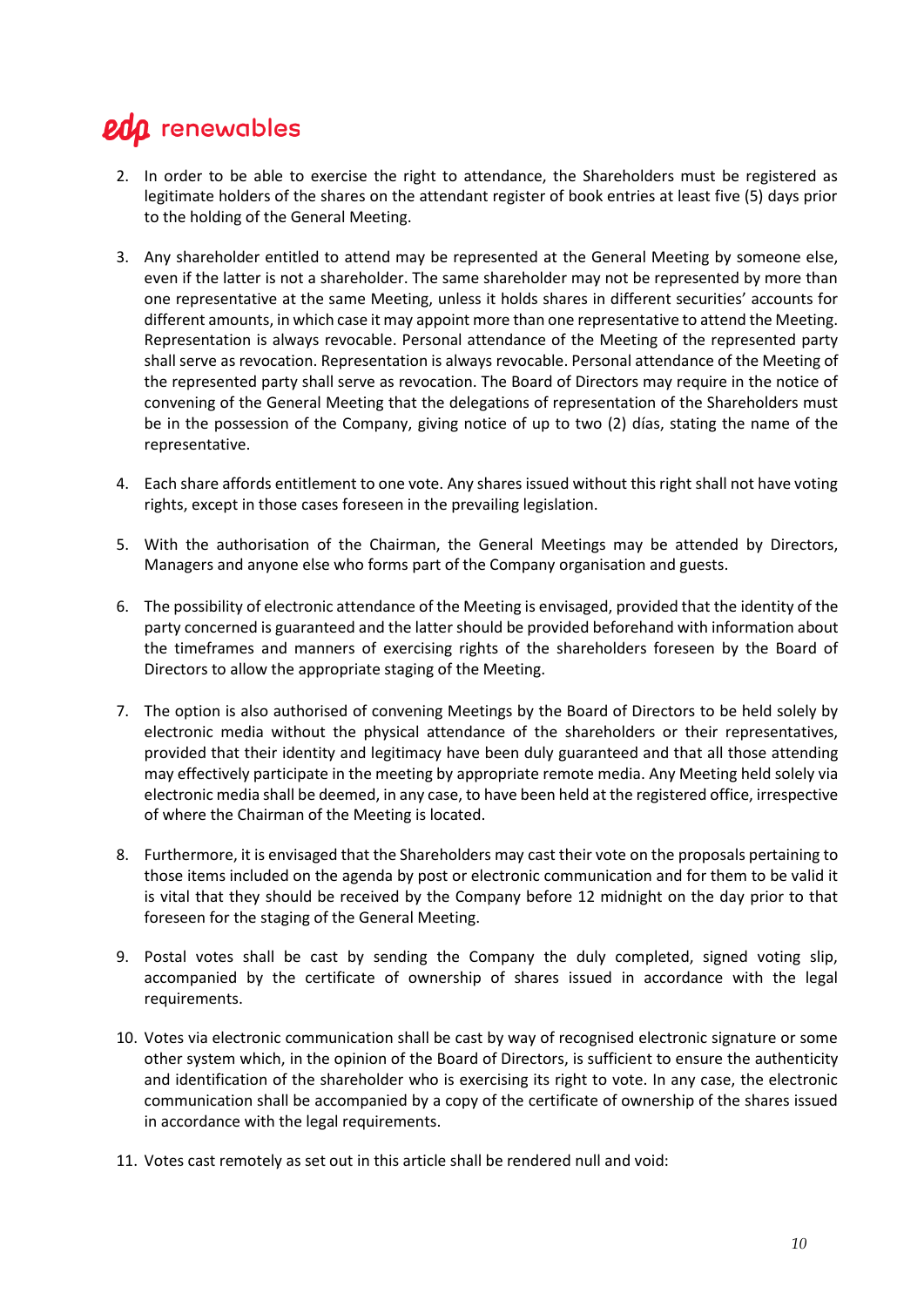- a. By way of subsequent, specific revocation carried out by the same means used for the casting of the vote and within the timeframe set for the latter.
- b. Owing to the personal attendance of the General Meeting by the Shareholder who cast it or its representative.
- 12. Shareholders casting their votes remotely shall be regarded as present for the purposes of the formation of the General Meeting in question.
- 13. The Board of Directors may carry out the previous voting system, determining the appropriate rules, media and procedures in line with the state-of-the-art to put into effect the casting of the vote and the granting of the representation by electronic media.

#### **ARTICLE 16 - CHAIRMANSHIP OF THE MEETING**

- 1. The Chairmanship of the General Meeting shall pertain to the Chairman of the Board of Directors and, in the absence of the latter, the Deputy Chairman. In the absence of the latter, it shall be assigned to the oldest Director. The Chairman of the Board of Directors, or whosoever replaces him, along with the other Directors, shall form the Board, and whosoever is the Secretary on the Board of Directors shall fulfil the same role.
- 2. The Board of Directors determines the Agenda General Meetings may not deliberate on nor discuss any items of business that are not included on the Agenda.
- 3. The list of those present shall be drawn up, stating the capacity and representation, where applicable, of each, and the number of own and third-party shares they hold, duly separating, where applicable, those shares that have voting rights from those that do not possess said rights. At the end of the list the number of Shareholders present and represented shall be stated - and any mechanical or electronic procedure may be used to this end - and the amount of capital they hold. Any queries or complaints arising about these items shall be decided upon by the Chairman. The Chairman shall then declare the Meeting to have been validly formed, where applicable.
- 4. It is incumbent upon the Chairman of the Meeting:
	- a. To verify the valid formation of the General Meeting and that the delegations of representation granted by the Shareholders are sufficient;
	- b. To conduct the meeting in such a way that decisions are taken in accordance with the Agenda;
	- c. To grant the floor to any Shareholders who so request and he may withdraw this granting when he deems that a subject has been sufficiently discussed;
	- d. To organise the vote and announce the results, and;
	- *e.* In general, all those powers required for the proper staging of the Meeting or que which are recognised in the regulations in force*.*

#### **ARTICLE 17 - FORMATION OF THE MEETING. ADOPTION OF RESOLUTIONS**

1. General Meetings, both Ordinary and Extraordinary, shall be validly formed: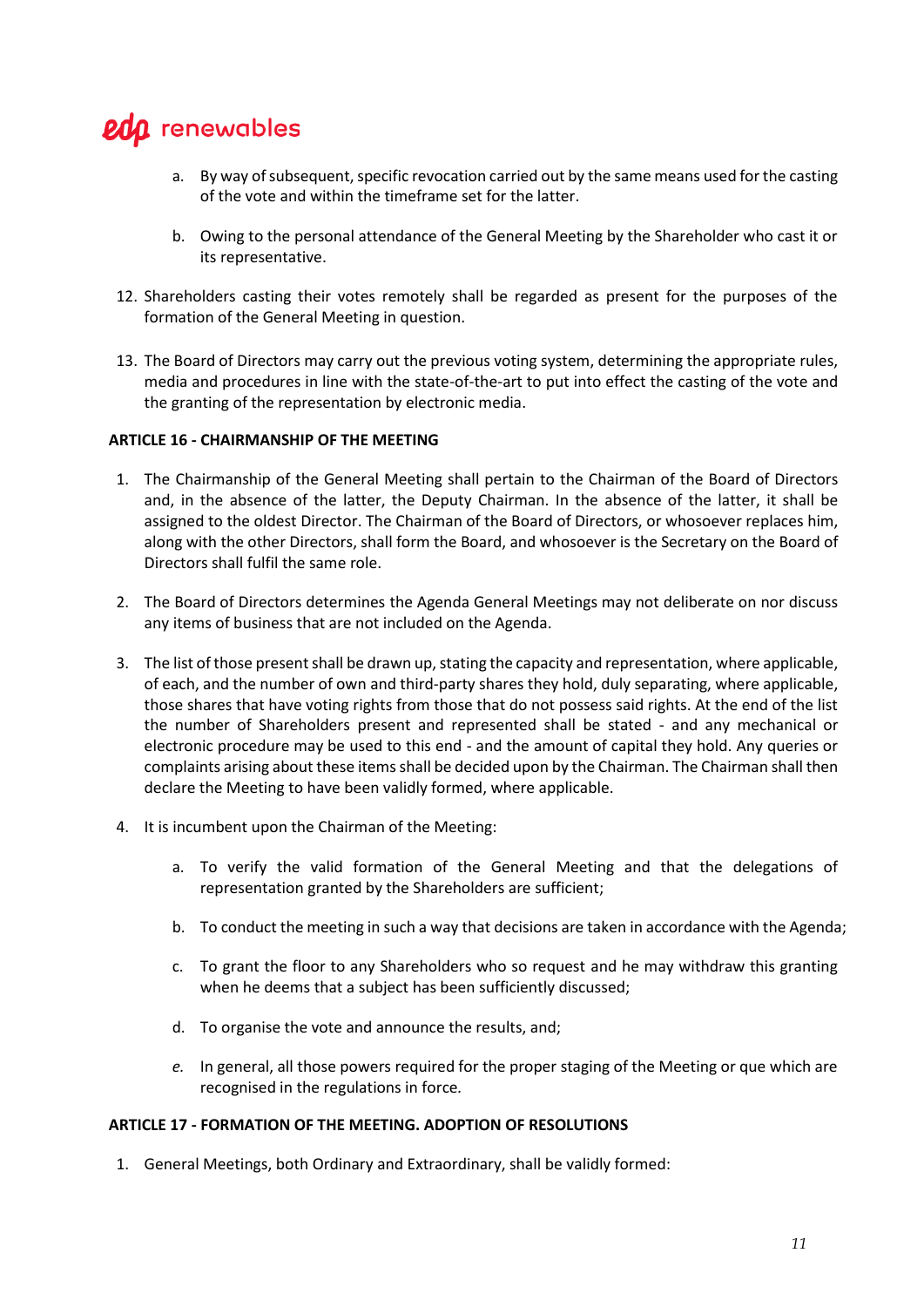- *a.* upon first convening, when the Shareholders present or represented have at least twentyfive per cent (25%) of the capital subscribed with voting rights;
- *b.* upon second convening the formation of the meeting shall be valid whatever the capital present or represented at the latter;
- 2. In order for the Ordinary or Extraordinary General Meeting to validly decide upon the issuance of bonds, any increase or reduction in capital, the transformation, global transfer of assets and liabilities, merger or split of the Company, moving the registered office abroad, the removal or limitation of the right of first refusal to acquire new shares and, in general, any amendment to the Corporate Articles of Association, it shall be necessary:
	- *a.* upon first convening, for the Shareholders present or represented to have at least fifty cent (50%) of the capital subscribed with voting rights;
	- *b.* upon second convening, for the Shareholders present or represented to have at least twentyfive per cent (25%) of the capital subscribed with voting rights.
- 3. Any other eventualities whereby these Articles of Association or the legislation in force require some quorum different from the above are excluded.
- 4. The General Meeting, Ordinary or Extraordinary, shall adopt its resolutions by a simple majority of votes of the shares present or represented, with the right to cast them. By way of exception, to adopt the resolutions referred to in article 17.2:
	- *a.* if the capital present or represented exceeds fifty per cent (50%) of the subscribed capital with voting rights, it shall suffice for the resolution to be adopted by absolute majority.
	- *b.* when, upon second convening, shareholders are present who represent twenty-five per cent (25%) or more of the subscribed capital with voting rights without attaining fifty per cent (50%), the vote in favour shall be required of two thirds (2/3) of the capital present or represented at the Meeting.
- 5. Resolutions may be adopted through the general approval of the Meeting, without prejudice to the stipulations of the provisions in force with regard to the need to record in the minutes the opposition of those Shareholders who object to said resolutions.

#### **ARTICLE 18 - DOCUMENTATION OF THE CORPORATE RESOLUTIONS**

- 1. As regards the documentation, notarisation and the form of proving the corporate resolutions, the provisions of the regulations in force shall be complied with.
- 2. The Secretary of the Board of Directors, merely by dint of his/her appointment, even when he/she does not have capacity as a Member thereof, shall be entitled to appear before the Notary to grant the Public Deeds in which the resolutions of the Board of Directors and of the General Meeting of Shareholders are contained; furthermore, to request the Registrars of Companies to register any applicable resolutions and to remedy any possible defects of the deeds by dint of the classification made by the Registrar; acting on his/her own behalf, or in those cases where necessary, carrying out any remedying resolutions of the General Meeting de Shareholders and/or of the Board of Directors.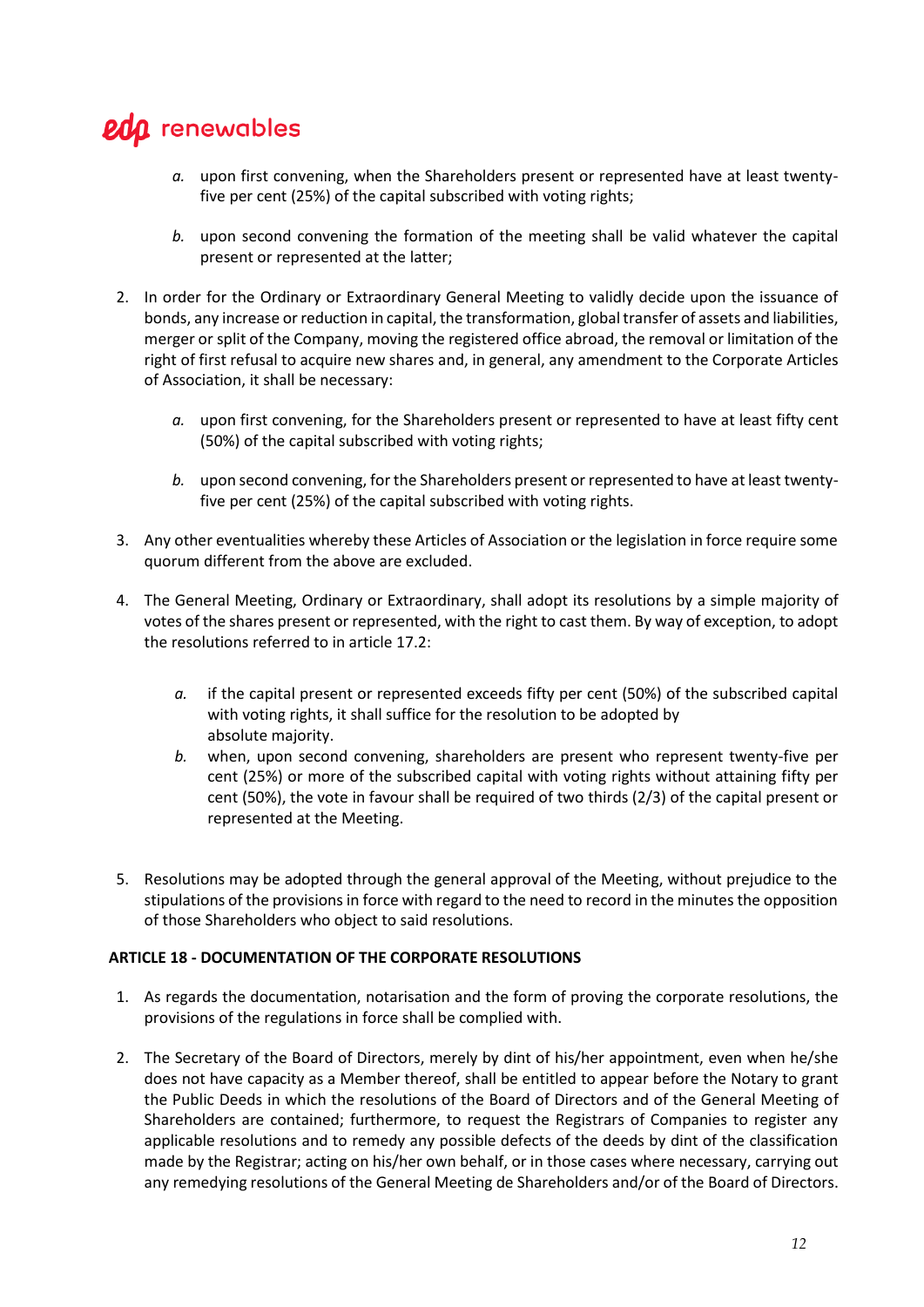3. The powers set out herein shall also apply to the Vice secretary, if there is one.

#### **SECTION II - REGARDING THE BOARD OF DIRECTORS**

#### **ARTICLE 19 - BOARD OF DIRECTORS**

- 1. The Board of Directors shall be subject to the provisions of the present Articles of Association, its Regulations and the Law.
- 2. The Board of Directors is endowed with the broadest powers for the administration, management and governance of the Company, without any further limitation than the responsibilities specifically bestowed upon the exclusive competence of the General Meetings, in article 13 above or in the applicable regulations. In this regard it shall fall to the Board and it is specifically empowered to:
	- a. Acquire, for valuable consideration or profit, any movable or immovable assets, rights, shares and stakes that the Company desires.
	- b. Dispose of and mortgage or encumber any movable and immovable assets, rights, shares and stakes of the Company and cancel any mortgages and other rights in rem.
	- c. Negotiate and carry out any loans or credit transactions it sees fit.
	- d. Enter into and formalise all kinds of acts or contracts with public or private entities.
	- e. Bring any civil and criminal actions and of any type that are incumbent upon the Company, representing it before any employees, authorities, corporations and governmental, administrative, economic-administrative and litigious-administrative and judicial courts, Labour Courts and Labour Chambers of the Supreme Court and of the Higher Courts of Justice of the Autonomous Communities, without any limitation, including the Court of Justice of the European Communities and, in general before the Public Administration at all levels and hierarchies, and taking part in and promoting, following up and completing through all their procedures and instances, trials and procedures; consenting to decisions, lodging all kinds of appeals, including appeals for reversal and any other extraordinary appeals, withdrawing or agreeing, settling, reaching agreements in arbitration as regards any litigious issues, carrying out all kinds of notifications and requests and bestowing Powers of Attorney on Court Representatives or other proxies, with the powers applicable to the case and the usual ones set out in general powers of attorney for lawsuits and any special ones applicable, and revoking these powers of attorney.
	- f. Agree to the distribution of amounts by way of dividends.
	- g. Convene General Meetings and submit any proposals it deems appropriate to their consideration.
	- h. Conduct the progress of the Company and the organisation of its works and operations, finding out about the progress of business and corporate transactions, having at its disposal the investment of funds, carrying out extraordinary depreciation of Bonds in circulation and doing whatever it sees fit to best achieve the corporate purposes.
	- i. Freely appoint and remove the Directors and all the technical and administrative staff of the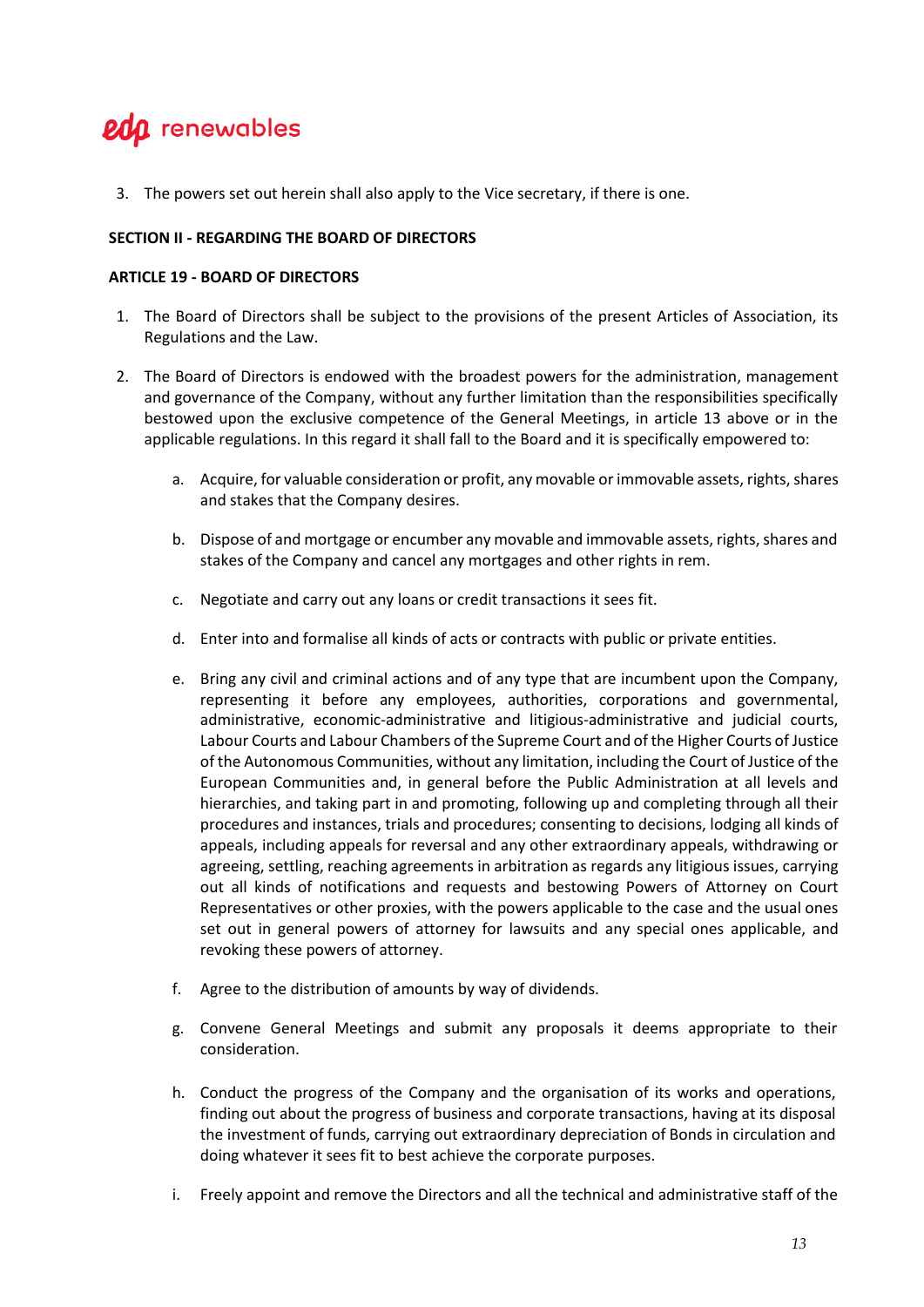Company, indicating their responsibilities and remuneration.

- j. Decide upon any move of the registered office within the same municipal district.
- k. Form and assign, in accordance with the law, all kinds of legal persons, contributing and granting all kinds of assets and rights, as well as signing concentration and cooperation, association and grouping agreements, as well as joint ventures or Companies or businesses and the formation of communities of property, and agreeing upon their modification, transformation and extinguishing.
- l. Any other responsibilities specifically assigned to it under these Articles of Association or in the applicable regulations, without this listing being limitative, solely serving as an illustration

#### **ARTICLE 20 - COMPOSITION OF THE BOARD**

1. The number of members going to make up the Board of Directors may not be any less than five (5), nor greater than seventeen (17).

2. Independent Directors shall be taken to mean those who can perform their duties without being constrained by relationships with the Company, its major Shareholders or its managers and, where applicable, who comply with the requirements laid down by the applicable regulations.

#### **ARTICLE 21 - TERM OF OFFICE**

The post of Director shall last for three years and the people who hold the post may be re-elected on one or more occasions for the same period.

#### **ARTICLE 22 - CHAIRMAN AND SECRETARY OF THE BOARD**

- 1. The Board shall designate from its members the person who has to be the Chairman thereof who shall perform said post for as long as the office of Director lasts that he/she held at the time of designation.
- 2. The Board may also designate a Deputy Chairman and it may grant executive powers to the latter.
- 3. The Board shall also designate a Secretary of the latter and, where applicable, if it sees fit, a Vice secretary, neither of whom will necessarily have to have status as a Director, though they will have to be Lawyers. In the absence of the Incumbent Secretary or, where applicable, of the Vice secretary, the youngest Director shall act as the Secretary.
- 4. The Chairman of the Board shall deal with the Chairmanship of the Company and shall have full representation with the use of the corporate signature for the implementation of the resolutions of the General Meeting, the Board of Directors and, where applicable, of the Executive Committee of the latter.

#### **ARTICLE 23 - LIMITATIONS IN ORDER TO BE A DIRECTOR. VACANCIES.**

- 1. The following may not be Directors of the Company:
	- a. Anyone who is a director or has any relationship with a competing company of EDP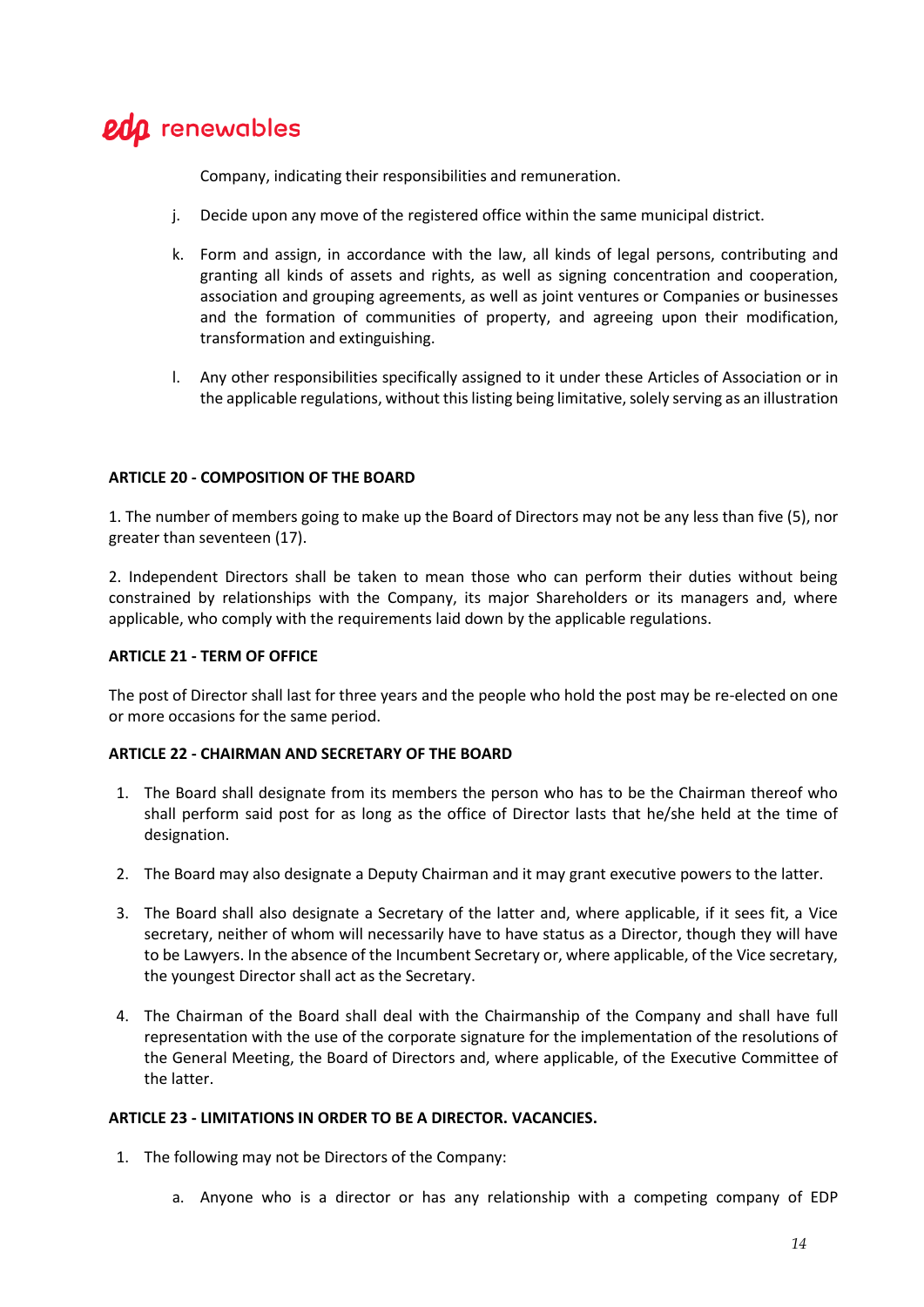RENOVÁVEIS, S.A., as well as those who have any family relationship with the latter. To this end, it shall be assumed in any case that a company is a rival of EDP RENOVÁVEIS, S.A. when, directly or indirectly, it is involved in the production, storage, transport, distribution, marketing or supply of electrical fluid or combustible gases; and also when the competing company or any of the companies in its Group and the Directors, employees, lawyers, advisors or representatives of any of the latter have interests opposing those of EDP RENOVÁVEIS, S.A. Under no circumstances shall companies belonging to the same Group as EDP RENOVÁVEIS, S.A., including abroad, be regarded as competitors.

- b. People who find themselves in any other eventuality involving incompatibility or a prohibition determined by law or in the articles of association.
- 2. If, during the timeframe, for which the Directors were appointed, any vacancies arise, for whatsoever reason, the Board may designate those people who have to occupy them until the first General Meeting meets up.
- 3. The election of the members of the Board shall be voted on. With this in mind, those shares which voluntarily group together, until forming an amount of the share capital equal to or greater than that deriving from dividing the latter by the number of members of the Board, shall be entitled to designate those who, when exceeding whole numbers, are deducted proportionately.
- 4. In the event that this power of proportional representation is used, any shares grouped together in this way shall not take part in voting on the other members of the Board

#### **ARTICLE 24 - BOARD MEETINGS**

- 1. The Board of Directors must meet up at least once a quarter.
- 2. The sessions shall be convened by the Chairman who may order the Secretary to see to the material implementation of the convening.
- 3. Board meetings shall be valid when half plus one of the Directors in office are present or represented.
- 4. Resolutions shall be taken by an absolute majority of those in attendance, with each Director present or represented having a vote, and the Chairman himself having the casting vote.
- 5. Where necessary, the Board meetings may be held remotely by electronic media such as multiconference or videoconferencing, provided that the latter allow the privacy of communication, the recognition of identification of those present, their intervention and the casting of their votes. All in real time. Electronic attendance is equivalent to physical attendance of the Board meeting which shall be deemed to have been held at the place where it was formally convened, failing that, where the majority of its members are situated and, if equal, where the Chairman or whoever is replacing him is located.
- 6. If no Director objects, resolutions may be adopted in writing without any meeting.
- 7. Directors may be represented at each meeting by another member of the Board whose representation shall be bestowed in a letter which must be written by the Chairman himself. Nonexecutive directors may only do so through another non-executive director.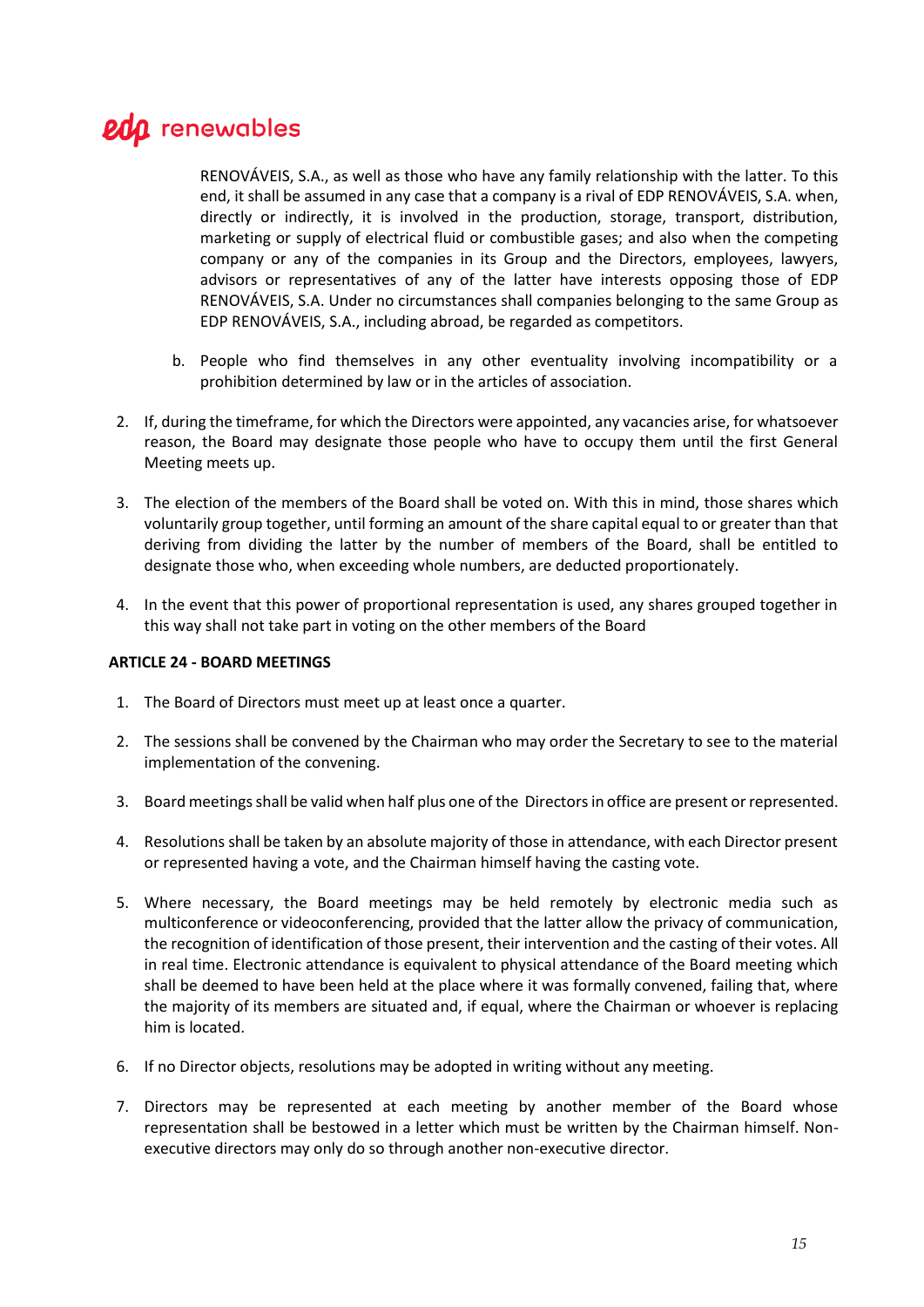#### **ARTICLE 25 - BASIC OBLIGATIONS OF THE DIRECTOR**

- 1. Directors shall fulfil their roles with the diligence of an organised businessman and a faithful representative.
- 2. They must keep secret any resolutions, confidential information and deliberations, even after they have left office.
- 3. The representation of the Company in and out of court pertains to the Directors in the manner determined by the Articles of Association.
- 4. Said representation shall extend to all the acts included in the corporate purpose stated in the Articles of Association. Any limitation to the representative powers of the Directors, even if registered with the Registrar of Companies, shall not be effective vis-à-vis third parties.
- 5. The Company shall be bound vis-à-vis any third parties who have acted in good faith and without gross negligence, even when it can be gleaned from the Articles of Association registered at the Registrar of Companies that the act is not included in the corporate purpose.

#### **ARTICLE 26 - REMUNERATION OF THE DIRECTORS**

- 1. The Directors, in their capacity as such, shall be paid and their remuneration shall consist of (i) a fixed amount and (ii) fees for attending the Board meetings.
- 2. The members of the Board of Directors who perform executive duties shall also be entitled to receive, for performing said duties, those remunerations foreseen in the contracts which, where applicable, they have signed to this end. Said remunerations shall comply with the Directors' remunerations policy.
- 3. In addition, it is specifically envisaged that the Directors may be remunerated upon delivery of the Company shares, option rights over shares or any other securities granted by the right to obtain shares, or by means of remuneration systems referenced to the value of the shares. The application of said remuneration systems shall require, in any case, a resolution by the General Meeting of Shareholders, in accordance with the terms and conditions required by the legal provisions in force.
- 4. The total amount of the remunerations that the Company can pay to its Directors as a whole on those bases set out in the preceding paragraphs shall not exceed the amount determined to this end by the General Meeting of Shareholders and which is included in the Directors' remunerations' policy.
- 5. The rights and duties of any kind deriving from belonging to the Board of Directors shall be compatible with any other fixed or variable rights and obligations that may lie with the Directors owing to any other employment or professional relationships which, where applicable, they perform at the Company. The variable remunerations deriving from the attendant contracts or on whatsoever other basis, including their belonging to the administration body, shall be paid whilst respecting the maximum annual amount determined by the General Meeting of Shareholders and foreseen in the remunerations' policy of the Directors.
- 6. The amounts determined by the General Meeting shall remain unchanged until they have been modified by some other resolution thereof.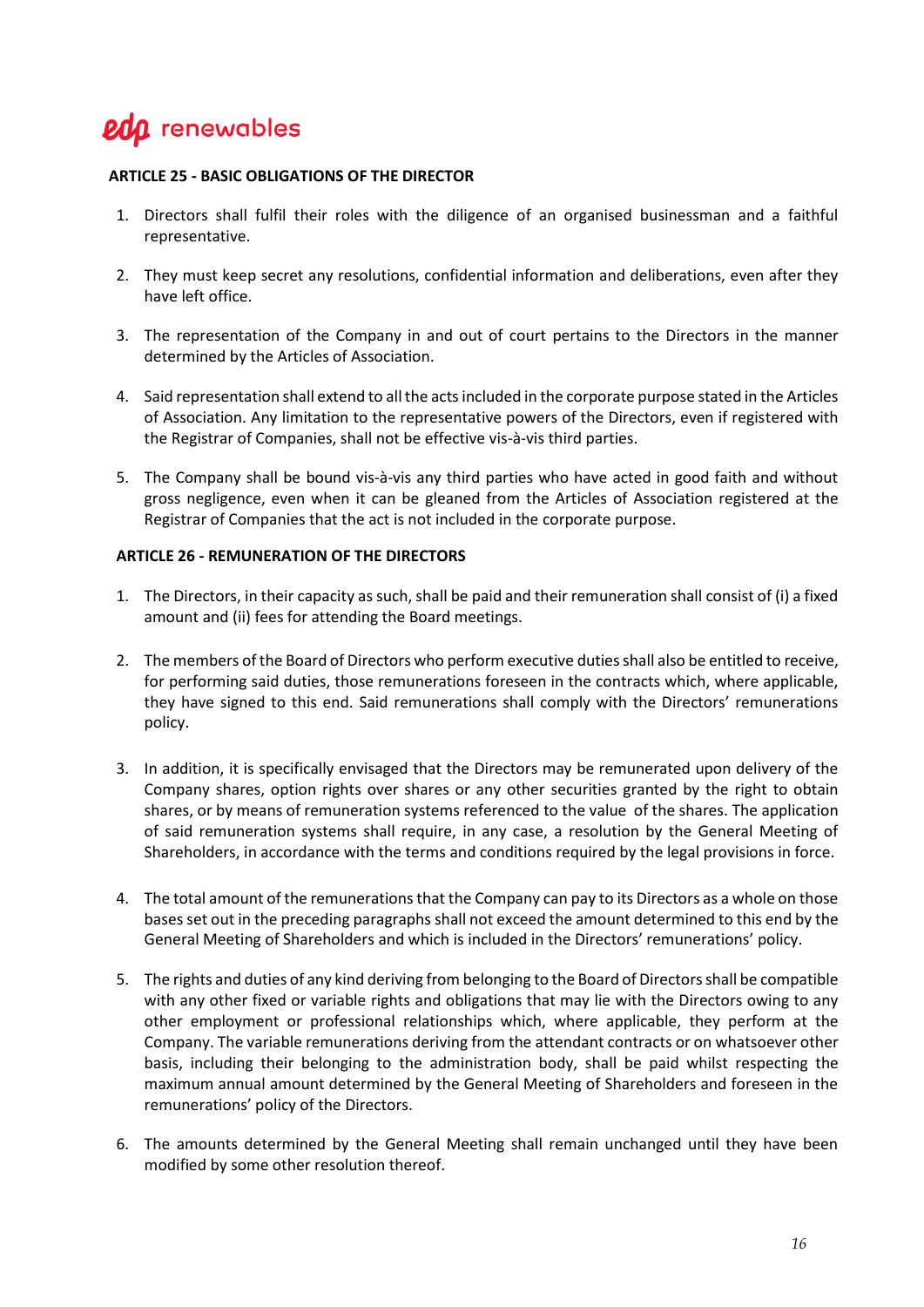- 7. The distribution and precise amount pertaining to each Director, the frequency and other details of the amount received shall be determined by the Board of Directors itself, subject to a proposal from the Appointments, Remunerations and Corporate Governance Committee which shall be empowered in the broadest terms to this end, provided that they have not been determined by the General Meeting.
- 8. Every year the Board of Directors shall draw up an annual report on the remuneration of the members of the Board of Directors in accordance with the applicable law.

#### **SECTION III - - REGARDING THE COMMITTEES OF THE BOARD OF DIRECTORS**

#### **ARTICLE 27 - EXECUTIVE COMMITTEE**

- 1. The Board of Directors is entitled, if it sees fit, to create, from its members, an Executive Committee with the composition, responsibilities and operating rules that it sees fit. The Executive Committee may have delegated to it all those powers of the Board of Directors which may be delegated under the articles of association and by law. The Executive Committee shall comprise those Directors that the Board of Directors designates with the vote in favour of two thirds of the Directors and their renewal shall be carried out in the time, form and number determined in its operating rules.
- 2. Under no circumstances may those powers of the Board which cannot be delegated under the prevailing legislation, as well as those which, where applicable, are foreseen in the Board of Directors' Regulations, be delegated by the Board of Directors to the Executive Committee.
- 3. The Executive Committee shall comprise at least four (4) Directors and no more than seven (7), and it is the competence of the Board to determine the precise number of its members. The Chairman of the Executive Committee shall be the Chairman of the Board of Directors or the Director appointed by the Board of Directors to this end and, in his absence, the member of the Executive Committee designated to this end by the Board. The Secretary of the Executive Committee shall be the same as that of the Board of Directors and, in his absence, his Vice secretary. In the absence of both, it shall be the Secretary who designates the specific Executive Committee for each meeting.
- 4. The meetings of the Executive Committee shall take place at least once (1) time per month, as well as whenever its Chairman sees fit and the latter may also suspend or postpone meetings when he sees fit. The Executive Committee shall also meet up when so requested by at least two (2) of its members. The Executive Committee, within its competences, shall deal with all those items of business which, in its opinion, have to be resolved without delay, with the sole exceptions being the drawing up of the accounts, the submission of balance sheets to the General Meeting, the powers that the latter grants to the Board of Directors without authorising it to delegate them and those powers of the Board of Directors which may not be delegated by law and under the articles of association. The Executive Committee shall inform the Board of Directors about the resolutions it adopts, which must be carried out at the first Board meeting held after each meeting of the Committee.
- 5. The meetings of the Executive Committee shall be valid when at least half plus one of its constituent Directors are present or represented.
- 6. Resolutions shall be taken by a majority of the Directors who for part of the Committee present or represented at the meeting. If the votes are tied, the Chairman shall have the casting vote.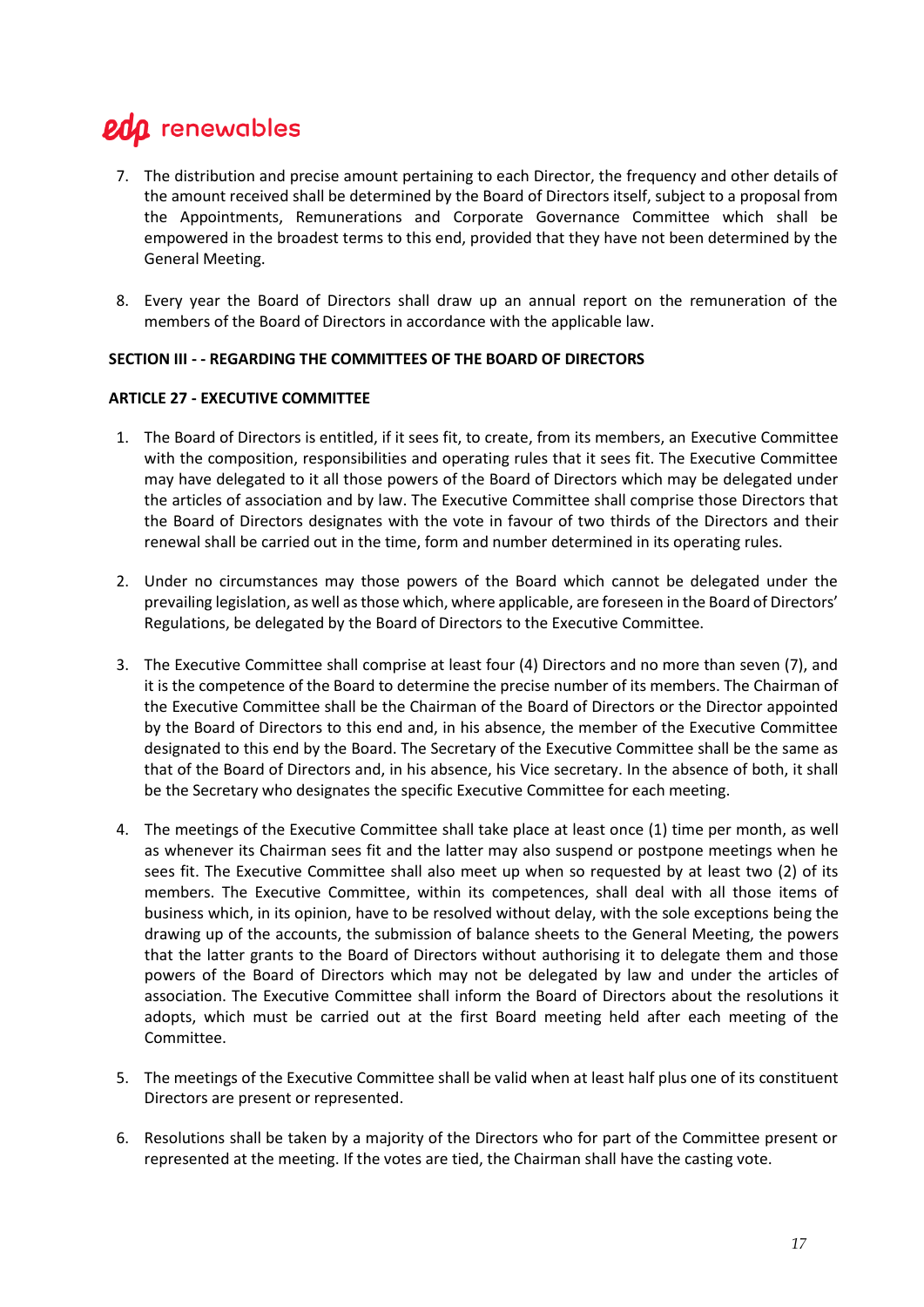7. The provisions of the present Corporate Articles of Association pertaining to the operation of the Board of Directors and, in particular, those pertaining to the convening of its meetings, the representation of its members, those meetings held which are attended by all the shareholders, the adoption of resolutions in writing and without any meeting and the approval of the minutes of the meetings shall be applicable to the Executive Committee, insofar as they are not incompatible with their nature.

#### **ARTICLE 28 - AUDIT, STEERING AND RELATED-PARTY COMMITTEE**

- 1. The Board of Directors shall form an Audit, Steering and Related-Party Committee on a permanent basis which shall be formed by between three (3) and five (5) of its members, the majority of whom must Independent Directors.
- 2. The Audit, Steering and Related-Party Committee shall carry out supervision tasks on an independent basis from the actions of the Board of Directors.
- 3. This Committee shall have a Chairman, who must have status as an Independent Director, and a Secretary, and the latter does not have to have status as a Company Director. Both posts shall be designated by the Board.
- 4. The term of the office of a member of the Audit, Steering and Related-Party Committee shall coincide with that of a Director of each member. The members of the Audit, Steering and Related-Party Committee may be re-elected and removed at the wishes of the Board of Directors.
- 5. The post of Chairman shall last no more than four (4) consecutive years and he may be re-elected once a year has elapsed since his removal. Where applicable, the outgoing Chairmen may continue to be members of the Audit, Steering and Related-Party Committee.
- 6. Without prejudice to any other tasks assigned to it by the Board of Directors or responsibilities attributed to it by law, the competences of the Audit, Steering and Related-Party Committee shall be, by way of example and without being limited to, the following:
	- A. Audit and Steering Duties:
		- a. To inform, through its Chairman, at the General Meetings, about any issues falling within its competences.
		- b. To propose to the Board of Directors for its submission to the General Meeting the appointment of the Accounts' Auditors of the Company, as well as the terms of their hiring, the scope of their work– in particular as regards audit services, "*audit related*" and "*nonaudit*" –, the annual evaluation of their activity and the revocation and renewal of their post.
		- c. To supervise the financial information process and the operation of the internal control and risk management systems, as well as to evaluate said systems and propose the respective adjustments to suit the needs of the Company, as well as to supervise the reliability of the preparation and publication process of the financial information by the Board of Directors, including the reliability of the accounting policies, estimates, judgments, attendant publication and their constant application between tax years with an appropriate form of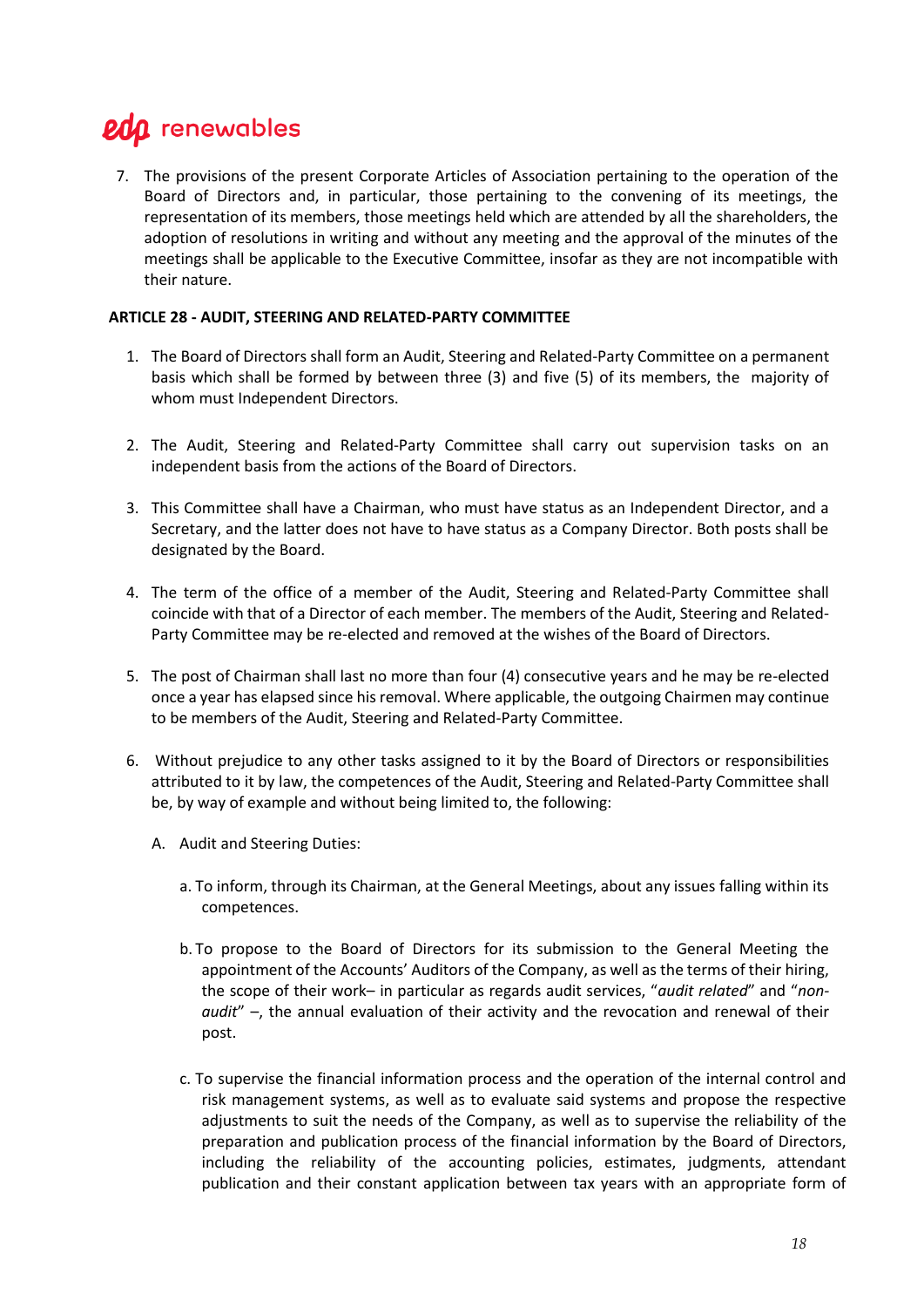communication and documentation.

- d. To supervise internal auditing activities, in particular:
	- I. Approving and supervising, in coordination with the CEO, the Annual Internal Audit Account;
	- II. Approving and reviewing the Internal Audit Regulation; and
	- III. Supervising, in coordination with the CEO and the Management Team, the implementation of the recommendations made by the Internal Audit.
- e. To set up a permanent relationship with the Accounts' Auditor , striving to ensure that the conditions of independence are guaranteed and the appropriate rendering of the services by the auditors acting as the liaison of the Company in any of those matters related with the accounts' auditing process; as well as to receive and maintain information about any issue related with accounts auditing.
- f. To draw up an annual report about its supervisory action, including any limitations found, and issue its opinion about the directors' report on the accounts and the proposals drawn up by the Board of Directors. To receive communications about any irregularities in financial and accounting matters which have been submitted by the employees, shareholders of the Company or entities that have a direct, legally protected interest with regard to the activity of the Company.
- g. To hire the services of experts to cooperate with any of the members of the Committee during the course of their duties, and the hiring and remuneration of said experts must bear in mind the importance of the matters assigned to them and the economic situation of the Company.
- h. To draw up Reports at the request of the Board and its Committees.
- i. To approve and supervise, in coordination with the Management Team, the Annual Activity Plan of the Corporate Compliance Department.
- j. To analyse and monitor any recommendations about the measures to be adopted in situations involving significant non-compliance.
- k. To supervise compliance with the regulations and alignment of the business processes with the requirements of the Compliance Management System in order to install a sustainable compliance culture at the Company.
- B. Operations' duties between Related Parties:

The Audit, Steering and Related-Party Committee shall carry out the following tasks commissioned to it by the Board of Directors, without prejudice to the Board of Directors commissioning others to it:

a. By delegation of the Board of Directors: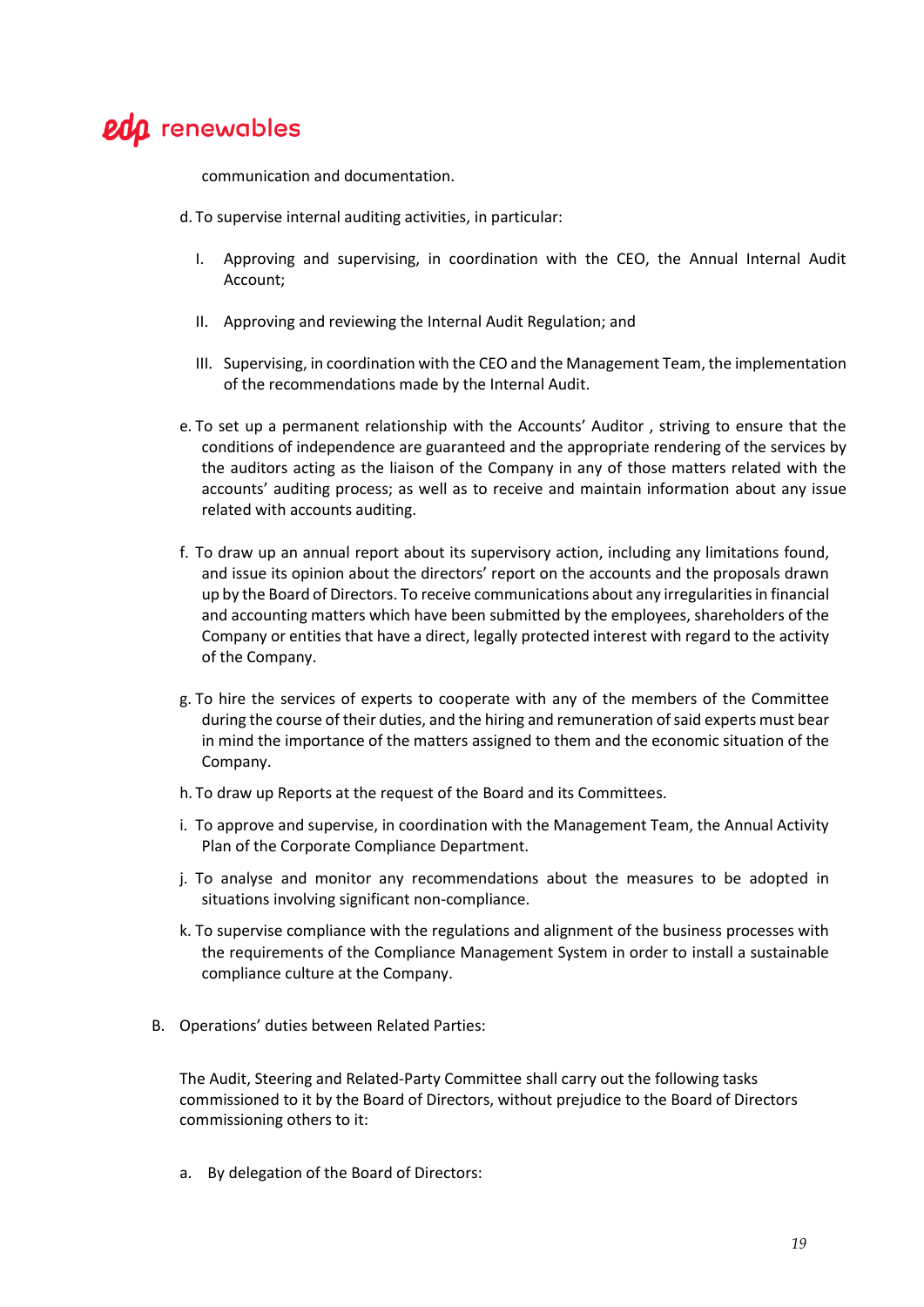- $(i)$  to analyse and, where applicable, approve in advance any related transactions  $(i)$  (a) intragroup or (b) between the EDP Renováveis Group and the EDP Group, whose amount or value is 10 % less than the total items of the assets in accordance with the latest annual balance sheet approved by the Company, provided that they are carried out in the context of ordinary management and under market conditions; and (ii) any transactions which are arranged under contracts whose standard terms apply in masse to a high number of customers, are carried out at prices or rates determined on a general basis by whosoever acts as the supplier of the good or service in question, and whose amount does not exceed 0.5 per cent of the net turnover of the company; and
- (ii) to periodically inform the Board of Directors about the transactions that the Committee has approved as a result of the aforementioned delegation, about the fairness and transparency thereof and, where applicable, about compliance with the legal criteria applicable.
- b. To analyse and inform any modification to the Framework Agreement formalised by EDP and EDP Renováveis on 7 May 2008.
- c. To submit a report to the Board of Directors of the Company about the transactions between related parties which have to be approved by the Board of Directors of EDPR SA or by its Shareholders' Meeting in accordance with the law, and which includes: (i) information about the nature of the transaction and about the relationship with the related party, (ii) the identity of the related party, (iii) the date and value or amount of the recompense for the transaction and (iv) any other information required to assess whether the latter is fair and reasonable from the perspective of the company and of the shareholders who are not related parties.
- d. To ask EDP for access to any information necessary to fulfil its competences.
- 7. The Audit, Steering and Related-Party Committee shall meet at least once a quarter or whenever deemed opportune by the Chairman. The Audit, Steering and Related-Party Committee shall be validly formed when half plus one of its members attend the meeting, in person or represented.
- 8. Furthermore, the resolutions of the Audit, Steering and Related-Party Committee shall be adopted with the vote in favour of the majority of its members, with the Chairman having the casting vote if there is a tie.
- 9. The operating rules of the Audit, Steering and Related-Party Committee shall be drawn up by the Board of Directors.

#### **ARTICLE 29 - APPOINTMENTS, REMUNERATIONS AND CORPORATE GOVERNANCE COMMITTEE**

- 1. The Board of Directors shall form on a permanent basis an Appointments, Remunerations and Corporate Governance Committee.
- 2. The Appointments, Remunerations and Corporate Governance Committee shall be an informative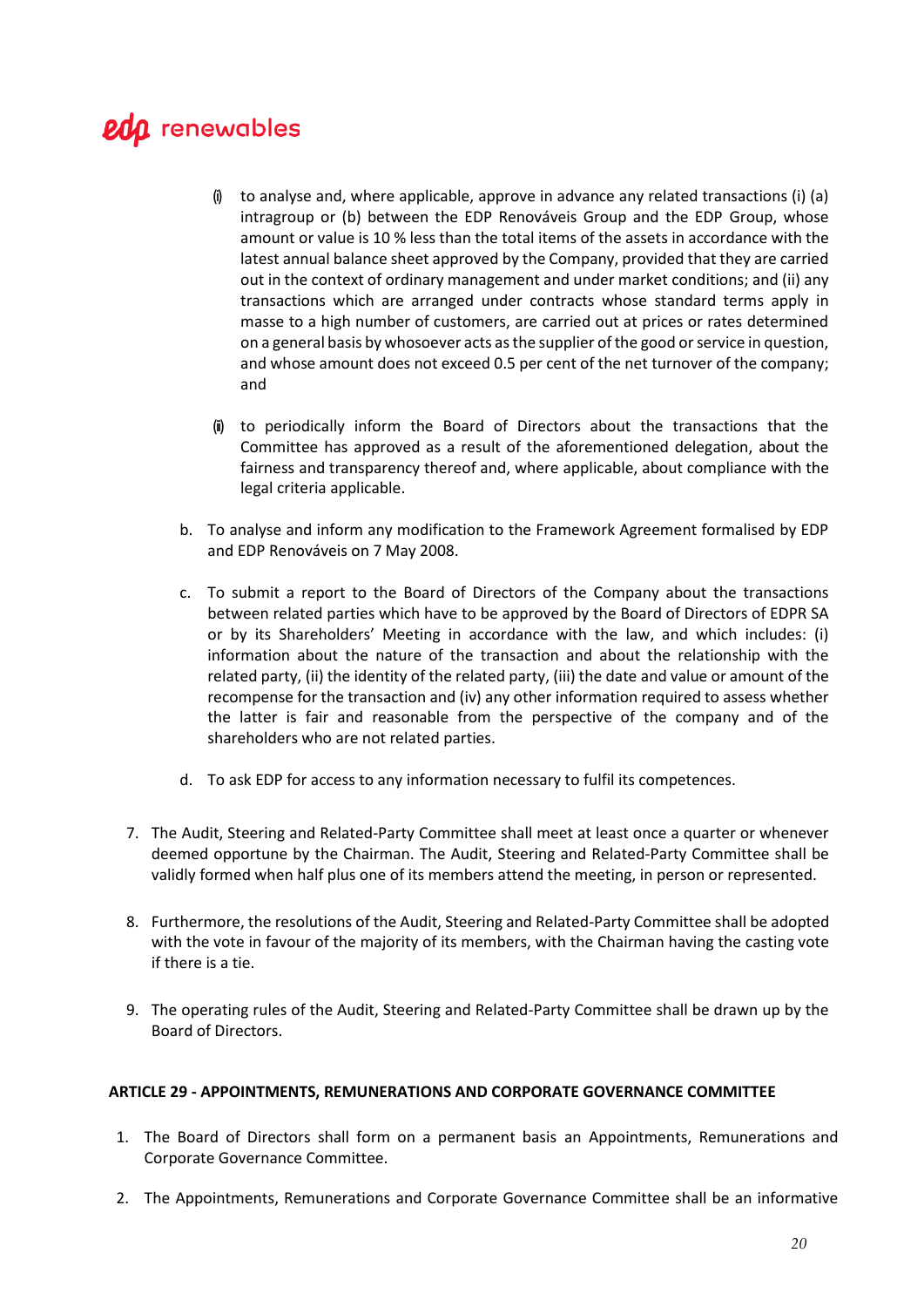and advisory body and shall not have any executive functions.

- 3. The Appointments, Remunerations and Corporate Governance Committee shall be formed by between three (3) and six (6) Directors, at least two of whom shall be independent. The members of the Executive Committee may not be members of the Appointments, Remunerations and Corporate Governance Committee. The designation of the members of the Appointments, Remunerations and Corporate Governance Committee shall fall to the Board of Directors.
- 4. This Committee shall have a Chairman, who shall be independent, and a Secretary, and the latter does not have to have status as a Company Director. Both posts shall be designated by the Board.
- 5. Without prejudice to any duties assigned legally, the main duties of the Appointments, Remunerations and Corporate Governance Committee consist of assisting and informing the Board of Directors about any appointments (including co-optings), re-elections, removal and remunerations of the Board and its posts, as well as about the composition of the different Committees of the Board and the appointment, remuneration and removal of any senior management staff Furthermore, the Appointments, Remunerations and Corporate Governance Committee shall inform the Board of Directors about the general remunerations and incentives' policy for them and for the senior management. These duties shall encompass the following:
	- a. Defining the principles and criteria with regard to the composition of the Board of Directors and the selection and appointment of its members.
	- b. Proposing appointment and re-elections of Directors when they have to be co-opted, or in any case for their submission to the General Meeting by the Board.
	- c. Proposing to the Board of Directors the members of the various Committees.
	- d. Proposing to the Board, within the stipulations of the present Articles of Association, the system, distribution and amount for the Directors' remunerations. Furthermore, and where applicable, the terms of the contracts with the Directors shall be proposed to the Board.
	- e. Informing, and where applicable proposing, to the Board of Directors about the appointment and/or removal of senior managers, as well as the terms of their contracts and, in general, the definition of the hiring and remuneration policies for senior managers.
	- f. Reviewing and informing about the incentives' plans, pension supplements and remuneration programmes.
	- g. Supervising and evaluating the reliability of the corporate governance model adopted by the Company and its compliance with internationally accepted governance models, making relevant recommendations in this regard.
	- h. Supervising compliance with and the correct application of the corporate governance standards in force, promoting and requesting the exchange of information required to this end.
	- i. Any other duties assigned to it by law, these Corporate Articles of Association or the Board of Directors itself.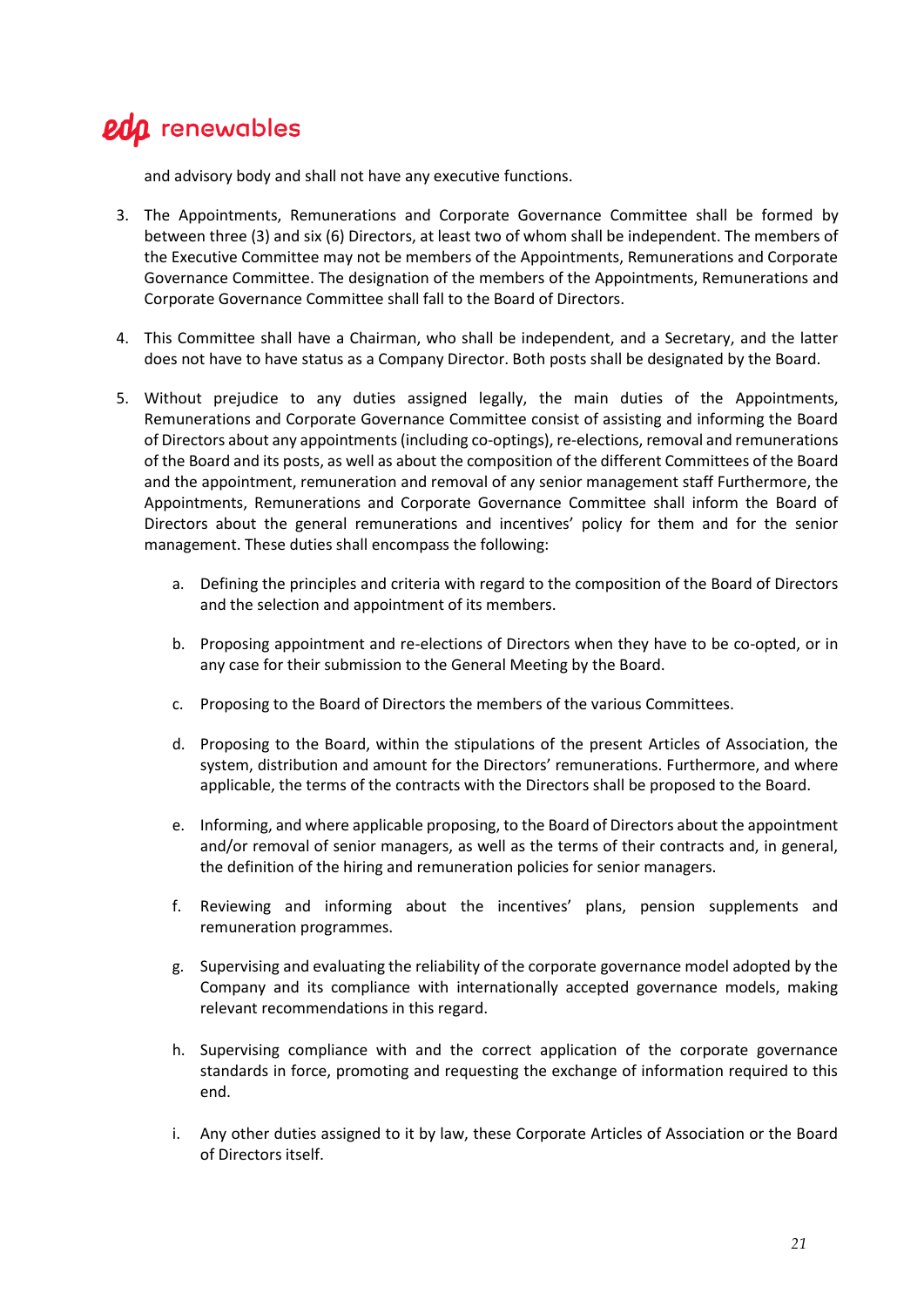- 6. The Appointments, Remunerations and Corporate Governance Committee shall meet at least once a quarter or whenever deemed opportune by its Chairman. The Appointments, Remunerations and Corporate Governance Committee shall be validly formed when half plus one of its members attend the meeting, in person or represented. Furthermore, the resolutions of the Appointments, Remunerations and Corporate Governance Committee shall be adopted with the vote in favour of the majority of its members, with the Chairman having the casting vote if there is a tie.
- 7. The operating rules of the Appointments, Remunerations and Corporate Governance Committee shall be drawn up by the Board of Directors.

#### **ARTICLE 30 - OTHER COMMITTEES**

The Board of Directors is empowered to, if it sees fit, create any other Committees, as well as to define, their denomination, composition, duties and other characteristics.

#### **SECTION IV - ANNUAL REPORT ON CORPORATE GOVERNANCE**

#### **Article 31 - ANNUAL REPORT ON CORPORATE GOVERNANCE**

1. Without prejudice to the provisions of the regulations of the specific Jurisdictions in which, where applicable, the

Company is listed, every year the Board of Directors shall draw up an Annual Report on Corporate Governance

which shall include at least those mentioned by law.

2. Said report shall be made available to the Shareholders along with the other documentation that has to be provided upon the convening of the Ordinary General Meeting. In addition, said report shall be subject to the publication provided for by the applicable regulations.

#### **TITLE IV - ANNUAL ACCOUNTS AND DISTRIBUTION OF PROFITS**

#### **ARTICLE 32 - FINANCIAL YEAR. CONTENTS OF THE ANNUAL ACCOUNTS AND APPROVAL**

- 1. The financial year shall start on the first (1st) January and end on thirty-first (31st) December of each year.
- 2. The Annual Accounts shall comprise: (i) the Balance Sheet, (ii) the Profit and Loss Account, (iii) a statement that reflects the changes in equity of the financial year, (iv) a cash flow statement and (v) the Report and/or any other documents determined by the regulations in force at any time.
- 3. The Annual Accounts and the Directors' Report shall be drawn up in accordance with the principles and structure determined in the provisions in force.
- 4. The Board of Directors shall draw up within no more than three (3) months subsequent to closure of the business year the Annual Accounts, the Directors' Report and the Proposed Distribution of Earnings as well as, where applicable, the consolidated Directors' Report and Accounts.
- 5. The Annual Accounts and the Directors' Report must be signed by all the Directors, in such a way that if the signature of any of them is missing, this shall be indicated in each of the documents where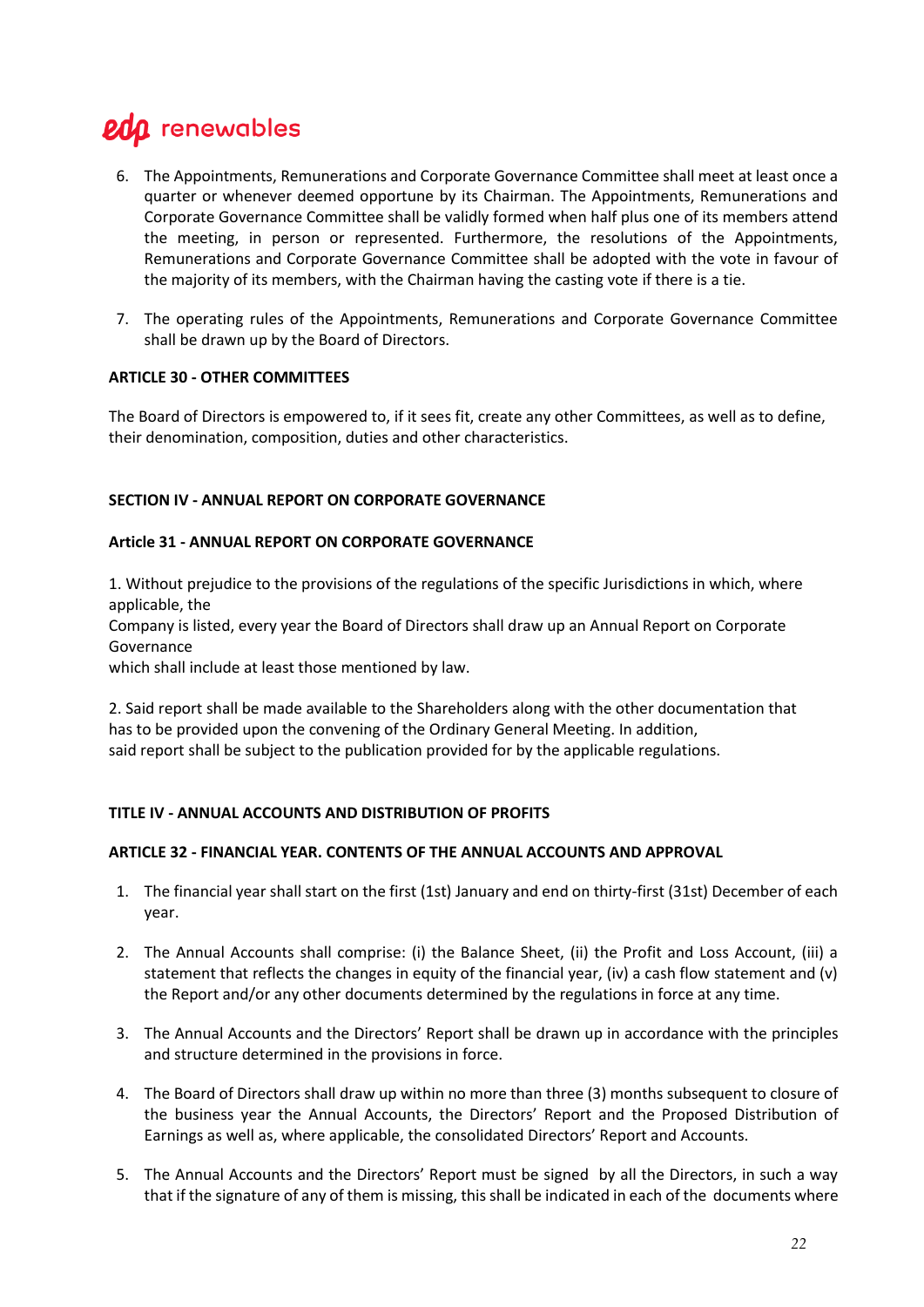it is missing, specifically indicating the reason why.

- 6. The Annual Accounts and the Directors' Report must be reviewed by accounts' auditors. Those people who have to carry out accounts' auditing shall be appointed by the General Meeting before the end of the financial year to be audited for an initial time period that cannot be any shorter than three (3) years, nor longer than nine (9) years as from the date on which the first financial year to be audited starts and they may be re-elected by the General Meeting for maximum periods of three (3) years once the initial period has ended.
- 7. the General Meeting may not revoke the auditors before the initial period ends for which they have been appointed, or before each of the works ends for which they were hired once the initial period has ended, unless there is just cause.
- 8. The Annual Accounts shall be approved by the General Meeting. As from the convening of the General Meeting, any shareholder may obtain from the Company, forthwith and free-of-charge, the documents that have to be submitted to the approval thereof, as well as, where applicable, the directors' report and the report of the accounts' auditors. This right shall be mentioned in the notice of convening.

#### **ARTICLE 33 - DISTRIBUTION OF EARNINGS**

- 1. The General Meeting shall decide on the distribution of the earnings for the financial year in accordance with the approved Balance sheet.
- 2. The profits shall be distributed as follows:
	- a. The amounts which need to be assigned to the funds of the legal reserves.
	- b. The amount decided by the same Meeting for dividends for the shares in circulation.
	- c. The amount decided upon by the General Meeting for the formation of or increase in provision funds or freely available reserves.
	- d. The balance or surplus shall be transferred as a balance to a new account.

#### **ARTICLE 34 - INTERIM DIVIDEND**

- 1. The Board of Directors or the Executive Committee of the Board of Directors, where applicable, may decide upon the distribution of amounts by way of interim dividends, under the following terms:
	- a. The Board shall draw up an accounting statement which shall show whether there is sufficient liquidity for distribution. Said statement shall then be included in the Report.
	- b. The amount to be distributed may not exceed the amount of the earnings obtained since the end of the last financial year, deducting any losses deriving from previous financial years and any amounts which must be assigned to obligatory reserves by law or by statutory provision, as well as an estimate of the tax payable on said earnings.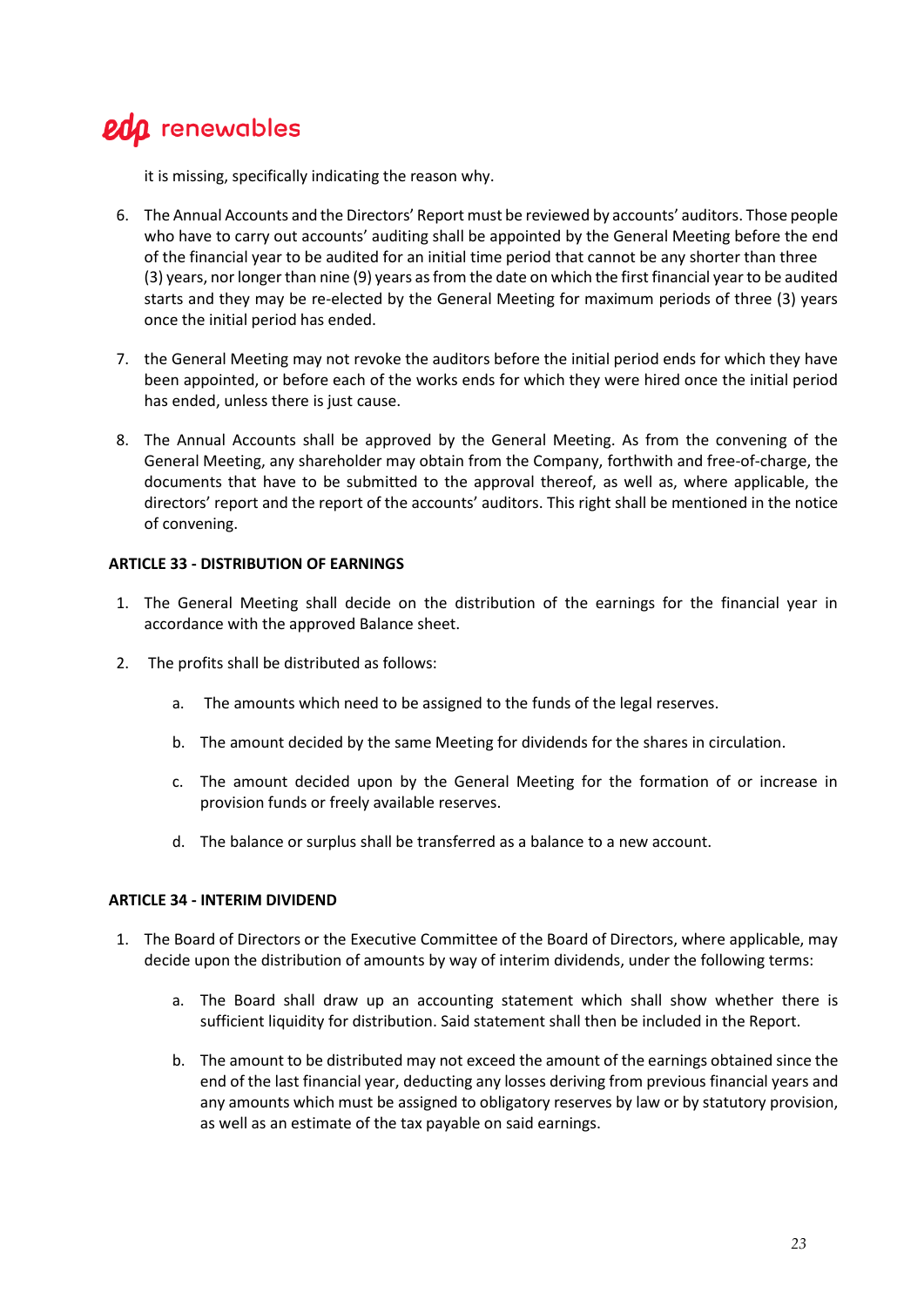#### **ARTICLE 35 - PAYMENT OF DIVIDENDS**

The payment of the interest and dividends shall be made at the registered office or wherever the Board of Directors duly decides or, where applicable, the Executive Committee of the Board of Directors. The same bodies shall determine the period and timeframe for receipt.

#### **TITLE V - REGARDING THE DISSOLUTION AND LIQUIDATION OF THE COMPANY**

#### **ARTICLE 36 - DISSOLUTION OF THE COMPANY**

- 1. The Company shall be dissolved when the reasons determined by the regulations in force to this end occur and, to be precise:
	- a. By resolution of the General Meeting, in accordance with the quorums and majorities required to amend the Articles of Association.
	- b. In compliance with the term set in the Articles of Association.
	- c. Owing to the termination of the company that is its purpose or the evident impossibility of fulfilling the corporate purpose owing to the immobilisation of the governing bodies, in such a way that its operation is impossible.
	- d. Owing to losses that reduce the equity to an amount less than half the share capital, unless the latter is increased or reduced sufficiently, and provided that there are no grounds to file for bankruptcy in accordance with bankruptcy regulations.
	- e. Owing to a reduction in the share capital under the legal minimum.
	- f. Owing to the merger or total split of the Company.
	- g. When any of the grounds foreseen in sections c, d and e above occur, the dissolution of the Company shall require a resolution by the General Meeting formed in accordance with the ordinary quorums.

#### **ARTICLE 37 - LIQUIDATION OF THE COMPANY**

- 1. Once the Company has been dissolved, the liquidation period shall commence, except in the event of the merger or total split or any other involving the global transfer of the assets and liabilities.
- 2. From such time as the Company declares it is in liquidation, the representation of the Board of Directors shall cease and its members shall become Liquidators.
- 3. The number of liquidators must always be odd so that, where necessary, the Director who has been in the post for the least time shall be removed.
- 4. During the liquidation period, the provisions of these Articles of Association shall be observed with regard to the convening and staging of Ordinary and Extraordinary Meetings, at which the Liquidators shall report on the progress of the liquidation so that they can decide upon whatever best suits the common interest.
- 5. Liquidation operations shall be carried out in accordance with the provisions in force.